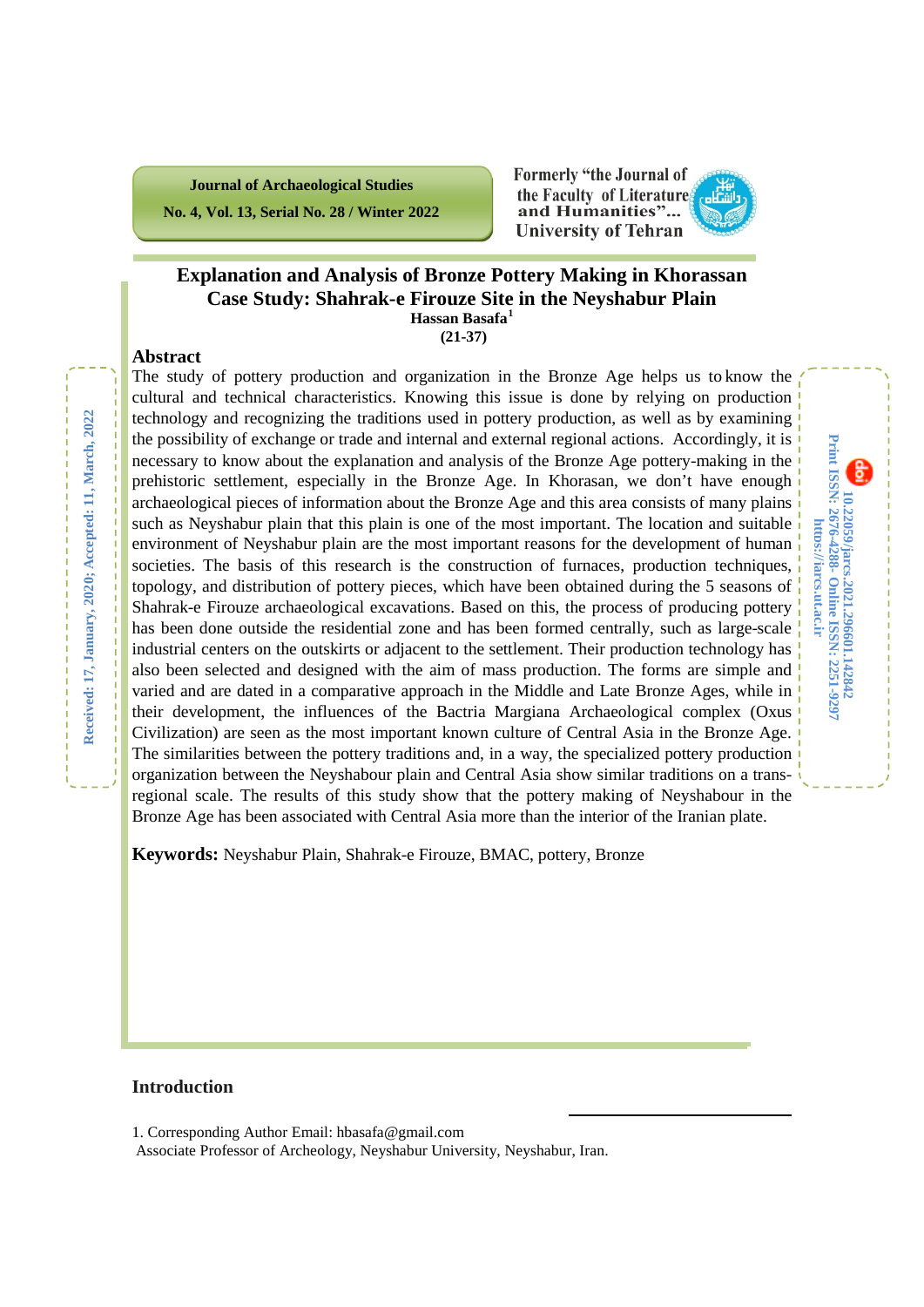**Parthian History and Syriac Sources by Looking at the Impact of National Iranian Historical Traditions on Syriac ……/22**

One of the most important cultural materials is pottery that is very useful in recognizing interactions and studying social changes (Abedi, 2004: 21). Also, it is very important for analyzing and distinguishing the relative chronology (Madjidzadeh, 1992: 5). Recent studies of the Greater Khorasan region in the Bronze Age show that Khorasan has played an important role in economic and cultural developments and connected Central Asia to the Iranian plateau. This area has the same pottery traditions and production. This research focused on the Shahrak-e Firouze archaeological site to explain the pottery organization (Basafa, et al. 2015). Shahrak-e Firouze, which is destroyed more than 90% (Fig. 1) has been excavated in five seasons with 13 trenches under the supervision of the author, and the result is belonging to the Middle and Late Bronze Age, in the comparative approach (Basafa, and Rahmati, 2012).

This site consists of industrial and cemetery zones and its residential and agricultural parts are probably located in the east of the site (Basafa, 2012). Along with stone tools (Rezaei and Basafa, 2018) with agricultural function and production of prestige objects, evidence of administrative and industrial management, very important pottery production has been obtained, which shows the same traditional cultures in the Middle and Late Bronze Age between Central Asia and Khorasan.

Bronze Age technological innovations include discovering and enhancing the capabilities of kilns and pottery wheels (Kohl, 198: 107). Which has a direct role in the organization of pottery production (Abedi, 2004). The innovation of furnaces has been due to the need for mass production due to the expansion of human societies and the formation of complex societies and the reduction of production costs (Rice, 1987: 153). In Shahrak-e Firouze, the remains of two pottery kilns have been found. Furnace number one has been severely destroyed and number two is somewhat intact. Both furnaces are built in parallel and there are probably other furnaces that can be identified by expanding the trench. The complete furnace has a northwest-southeast orientation and is oval and created in the natural bed of the earth and has a dome cover. It is a twopart type and in the division of furnaces is considered as a kind of furnace with upward heat (Fig. 2).

Furnaces are located outside the residential zone, exactly on the periphery of the settlement. They are probably located in the industrial part of the site. Due to the dimensions of the kilns, the pottery was mass-produced and the scale of production was probably in the form of off-site production workshops. These techniques and methods of furnace construction were obtained in Central Asia in the late Bronze Age settlements, such as Gonur Depe and Togolog Depe (Sarianidi, 1998, 35; 2002: 31). Another feature of pottery in Shahrak-e Firouze town is the use of sharp pottery wheels. This tool, along with the type of furnaces used, indicates that it is a specialized production. Simple pots are made quickly and pottery forms are varied. Pottery forms are in a comparative approach and chronological view in the Middle and Late Bronze Age. Most of the pottery in the Shahrak are wheel made and are produced with sharp wheels. Although kitchen handmade pottery has been founded.

Coarse mineral temper with quartz particles and sometimes small pieces of pottery have been used to make hand-made kitchen wares. The reason is the fast production of pottery (Shepard, 1980: 25). This tradition has also been reported in Central Asia, especially in Margiana zone (Sarianidi, 1998, 37; Massimov, 1981: 203). In Shahrak-e Firouze, painted pottery has not been found and most of the pottery paste is in the range of buff to red.

In the Middle and New Bronze Ages, pottery is very diverse in form. Considering the quantitative and qualitative variables, seven main groups have been identified, each of which also has subgroups. These groups include: 1- Small Wessel 2- Large vessels with thin bodies, 3- Large kitchen wares, 4- Funnels 5- Flooded weasels 6- Perforated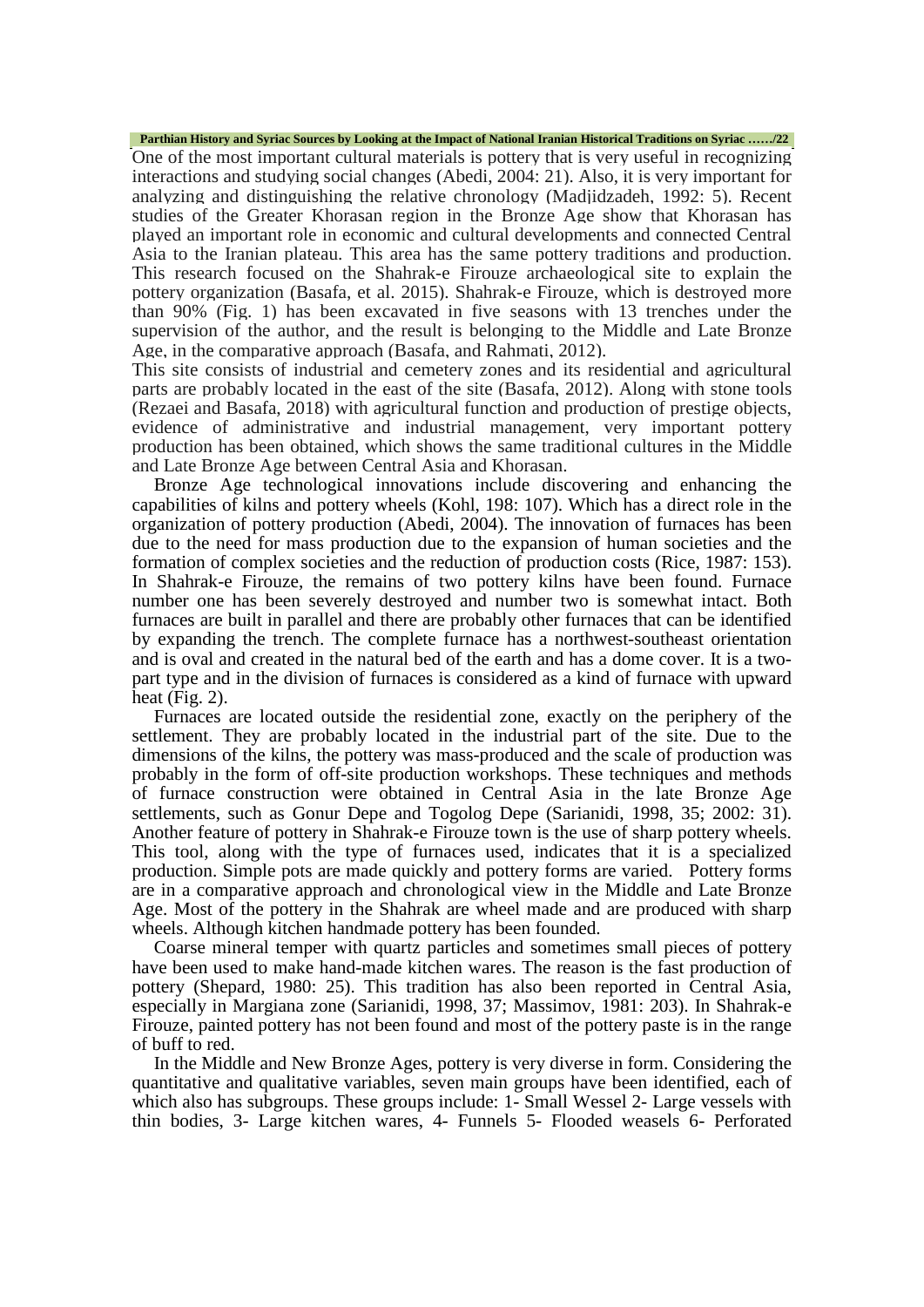#### **23/ Journal of Archaeological Studies No. 4, Vol. 13, Serial No. 28 / Winter 2022**

cylindrical wares (drains), 7- Containers with bridged gutters and 8- burnished Gray wares (Tables 1 and 2).

### **Conclusion**

According to the pottery kilns of Shahrak-e Firouze, the place of pottery production or industrial zone, is located on the edge of the site, which is one of the characteristics of the Bronze Age settlements. The reason is the creation of environmental pollution by the pottery activity. This pattern, which is important in the economic and social fields of human societies, along with quantitative variables such as the volume and size of kilns in the first step indicates the native production of pottery. Evidence of this hypothesis is interdisciplinary studies with XRD method on pottery and clay mines around the site, which along with studying the geological structure of Neyshabour shows that most of the pottery is produced on site and to make them used from a raw material called Neyshabour soil (Khake Neyshburi). Evidence shows that the process of pottery production in the Shahrak was considered a kind of specialization and had an internal state. So far, there is no conclusive evidence of external specialization. In this regard, the economic system has more intra-regional and regional aspects and there is no conclusive evidence of the trans-regional economic system. With the performed typology, it has been determined that the samples of the Shahrak are comparable in a comparative approach with the three regions of Central Asia, including Kopeh Dagh, Balkh and Merv oasis, and eastern Iran. By examining the variables, it has been determined that the most similarity of the pottery characteristics of the Shahrak is with the Central Asian region, especially with the Merv oasis.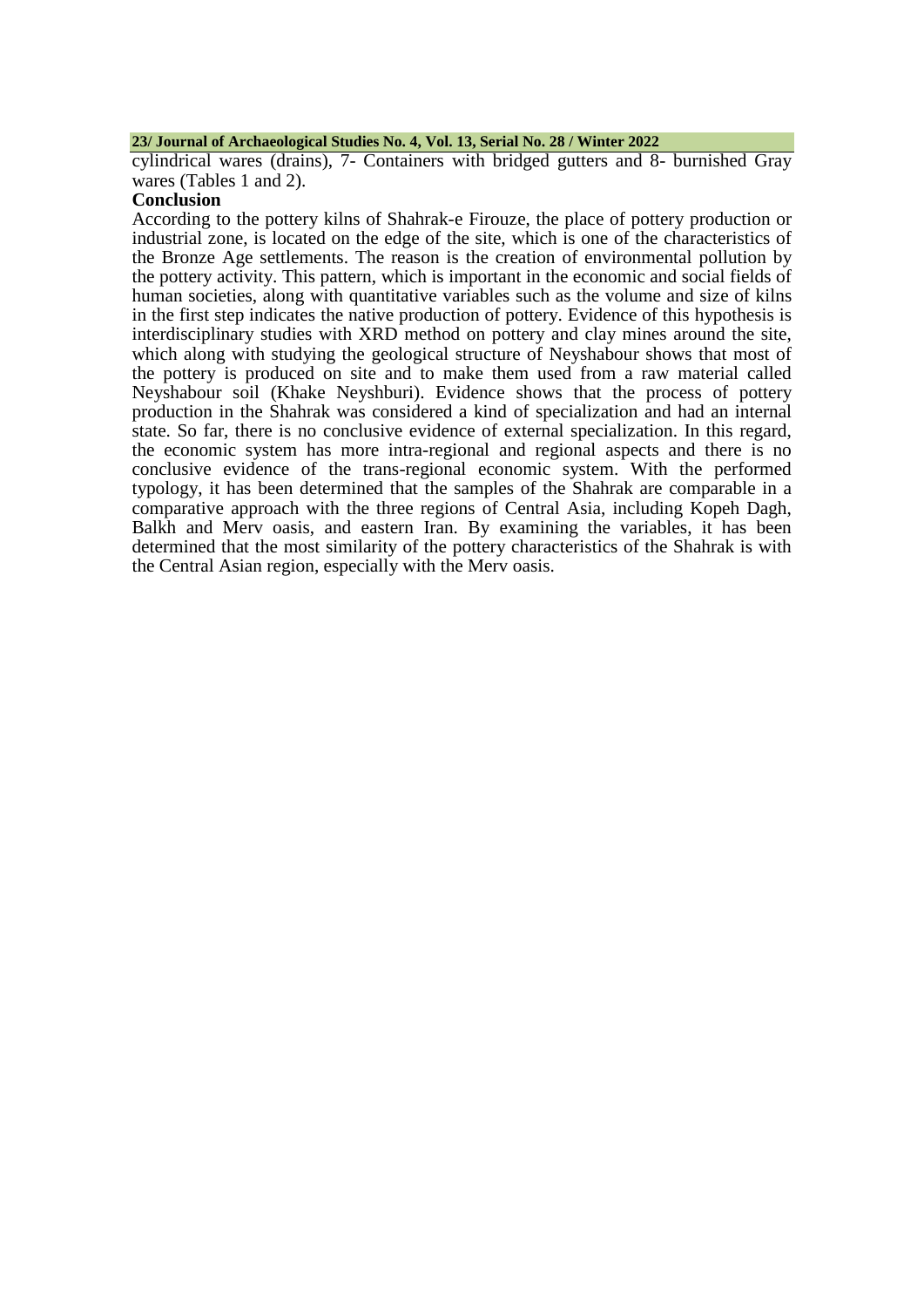**تبیین و تحلیل سفالگري دوره مفرغ خراسان: مطالعه موردي محوطه شهرك فیروزه نیشابور**

**[1](#page-3-0) حسن باصفا دانشیار باستانشناسی دانشگاه نیشابور، نیشابور، ایران.** تاریخ دریافت: 1398/11/27؛ تاریخ پذیرش: 1400/12/20 علمی- پژوهشی

### **چکیده**

مطالعه سازمان تولید سفال در دورة مفرغ به شناخت ویژگیهاي فرهنگی و فنی کمک ویژهاي میکند. این شناخت با تکیه بر فناوري تولید و شناخت سنتهاي به کار رفته در تولید سفال با بررسی امکان مبـادله یا تـجارت و کنـشهاي درون و برون منطقهاي حاصل خواهد شد و بر این اساس تبیین و تحلیل شاخصههاي سفالگري اجتماعات انسانی در دورههاي پیش از تاریخی بهویژه مفرغ ضرورت مییابد. حوزه فرهنگی خراسان که اطلاعات باستانشناسی دورة مفرغ آن اندك است، از دشت متعددي تشکیل شده که نیشابور یکی از مهمترین آنها است. دلیل این امر موقعیت مکانی مناسب براي توسعه جوامع انسانی و قرارگرفتن در مسیر راههاي ارتباطی شرق به غرب است. در این دشت محوطهاي به نام شهرك فیروزه وجود دارد که به مدت پنج فصل کاوش شده است. در این محوطه مدارك خوبی از ساختمان کورهها، فنون تولید و فرمهاي سفالی بهدستآمده که جامعه آماري پژوهش حاضر را شکل میدهد. بر این اساس فرایند تولید سفال خارج از بافت مسکونی انجامشده و به صورت متمرکز همچون مراکز صنعتی بزرگ مقیاس در حاشیه یا مجاور استقرار شکل گرفته است. فناوري تولید آنها نیز با هدف تولید انبوه انتخاب و طرح ریزي گشته است. فرمهاي ساده و متنوع در رویکردي تطبیقی با نگاهی گاهشناختی در مفرغ میانی و جدید قرار گرفته و با دانستن بومی بودن تولید در تکوین آن با فرهنگ بلخی-مروي (آمو دریا) بهعنوان مهمترین فرهنگ شناخته شده آسیاي میانه در عصر مفرغ؛ احتمالاً تأثیرگذار بوده است. تشابهات سنتهاي سفالگري و به نوعی سازمان تولید تخصصی سفال مابین دشت نیشابور و آسیاي میانه نشان از سنتهاي مشابه در مقیاس فرامنطقهاي دارد. نتایج حاصل از این پژوهش نشان میدهد که سفالگري دوره مفرغ نیشابور بیش از نواحی داخلی ایران، با آسیاي میانه ارتباط و پیوند داشته است.

**واژههاي کلیدي:** نیشابور، شهرك فیروزه، فرهنگ بلخی-مروي، سفال، روابط فرامنطقهاي.

1

#### **.1 مقدمه**

سفال از مهمترین مواد فرهنگی است که در شناخت برهم کنشها و مطالعه تغییرات اجتماعی سودمند بوده و پاسخگوي بسیاري از سوالات باستانشناسی و سایر رشتهها است (عابدي، :1382 21). بی شک سفال از مهمترین دادههاي در تحلیلهاي مبتنی بر گاهنگاري نسبی محسوب شده (مجیدزاده، :1370 5) و با گونه شناسی آن می توان به شناخت الگوهاي مشترك تولید سفال در پهنههاي فرهنگی دست یافت. این شناخت کمک میکند تا تفسیر و تحلیل جامعتري از کنشهاي فرهنگی و تغییرات اجتماعی و فرهنگی نیز ارائه شود. الگوهاي مشترك در بسترهاي اجتماعی و اقتصادي پویا با ارتباطات منطقهاي و فرامنطقهاي نمود بیشتري پیدا میکنند به نحوي که در دورة مفرغ خراسان و آسیاي میانه به خوبی شناخته میشود. مطالعات اخیر حوزة خراسان بزرگ در دورة مفرغ نشان میدهد که این ماده فرهنگی نقش مهمی در تحولات اقتصادي و فرهنگی داشته و به نوعی گویاي بخشی از ارتباطات آسیاي میانه با بخشهاي درونی فلات ایران است (ر.ك. باصفا، و داوري 1398 - 1399). در این حوزة الگوهاي مشترکی در زمینه تولید سفال نیز وجود دارد که مطالعه تخصصی محوطه شهرك فیروزه که مبناي پژوهش حاضر است؛ گویاي مطلب فوق است. شهرك فیروزه نام

<span id="page-3-0"></span>basafa@neyshabur.ac.ir :مسئول نویسندة رایانامۀ .۱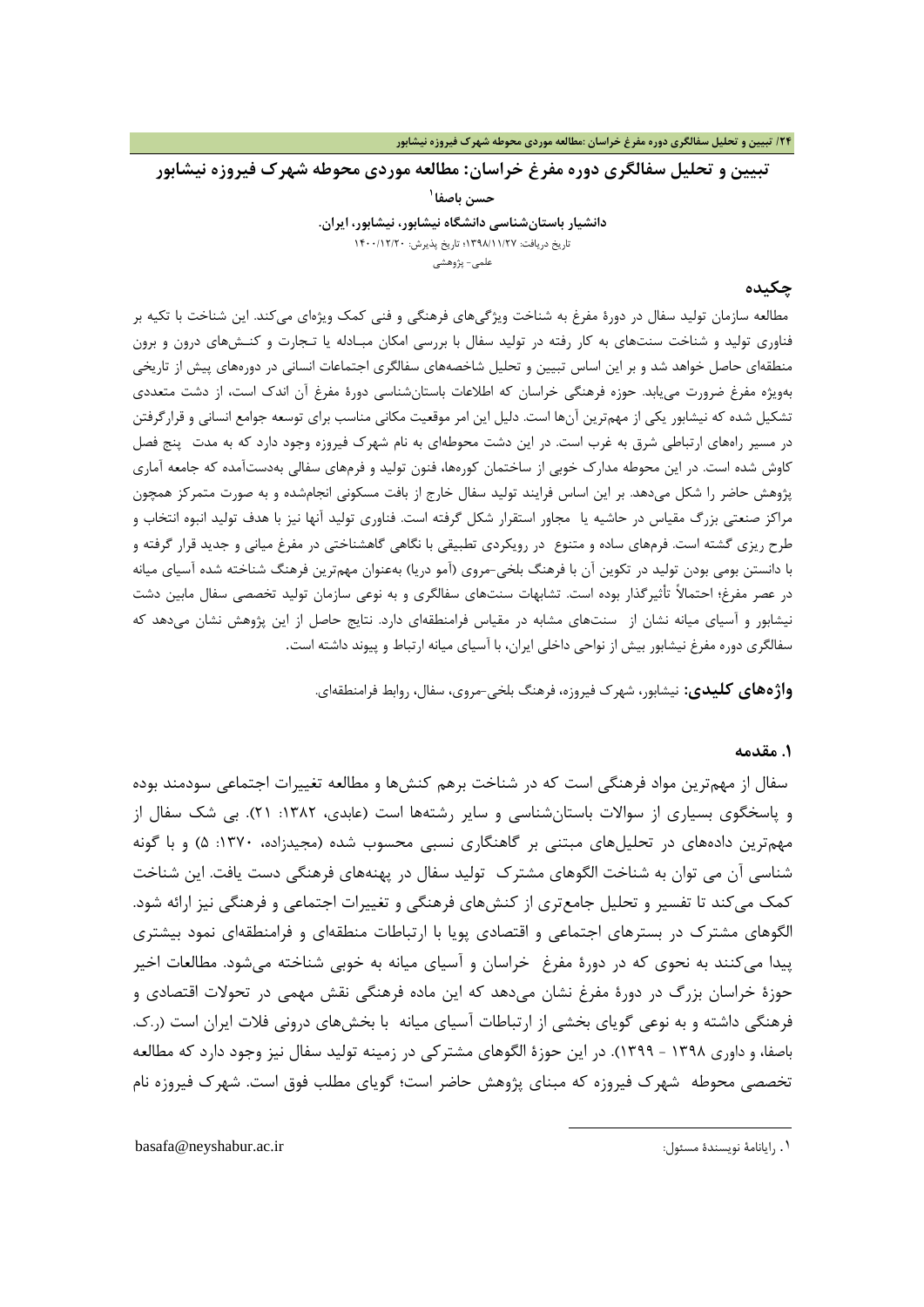# **، دورة،14 شمارة ،4 زمستان <sup>1400</sup> / <sup>25</sup>** �نا� �طا ی �عات با�تان

استقراري در دشت نیشابور است که در حاشیه رودخـانه فاروب رومان که از رشته کوه بینـالود سرچشـمه میگیرد، قرار گرفته است (باصفا و همکاران، 1393) و به دلایل ریخت شناختی دشت؛ زیر رسوبات قطوري به ضخامت یک و نیم تا سه متر مدفون شده است (2019 ,Basafa & ,Rezayi(. همین مسئله سبب شده بود که پیش از سال 1378 ناشناخته باشد و صرفاً هنگام گودبرداريهاي گسترده به منظور ساخت مسکن شرکت تعاونی فولاد نیشابور شناسایی شود. هرچند که این فرایند سبب شد تا بیش از 90 درصد استقرار تخریب شود (2012 ,Basafa (و صرفا کاوشهایی نجات بخشی در بخش محدودي از آن توسط دانشگاه نیشابور انجام گردد (تصویر شمارة 1). این کاوشها طی 5 فصل در 13 برش به سرپرستی نگارنده انجامشده و نتیجه آن بر اساس رهیافت مقایسهاي و مطلقشناسایی استقراري متعلق به دورة مفرغ میانی و جدید است (باصفا، و رحمتی، ١٣٩١). شهرك فیروزه نشان از یک مجموعه صنعتی (ر.ک. .Basafa, et. al. 2021; Oudbashi, et 2020 .al (و گورستانی است و احتمالاً بخشهاي مسکونی و کشاورزي آن در شرق آن قرار داشته است که ابعاد دقیق آن در شرایط فعلی به دلیل تخریبها غیر قابل تشخیص است. در کنار ابزارهاي سنگی ( ,Rezaei 2018 ,Basafa (& با کاربرد کشاورزي و تولید کالاهاي شان زا، شواهد مدیریت اداري و صنعتی از تولید سفال بهدستآمده که نشان میدهد در چهارچوب عصر مفرغ میانی و جدید خراسان؛ الگوهاي مشترکی در زمینه مذکور با مناطق همجوار به ویژه آسیاي میانه دارد. با توجه به دلایل ذکرشده مطالعه ساختمان کوره، فنون، فرمهاي سفالی و مطالعه سنتهاي مشترك؛ کمک میکند تا شاخصههاي سفالگري دورة مفرغ دشت نیشابور تبیین و تحلیل شوند.





Fig. 1: Location of Shahrak-e Firouze and the most important sites in Northeast Iran and Central Asia **.2پیشینۀ پژوهش**

در پهنه شمال شرق ایران پژوهشهاي اندکی در شناخت ویژگـی هـاي عصـر مفـرغ صـورت گرفتـه و بیشـتر مطالعات تطبیقی مقایسهاي مواد فرهنگی یافت شده (باصفا، و داوري، 1400) با فرهنگهـاي همجـوار بـ هویـژه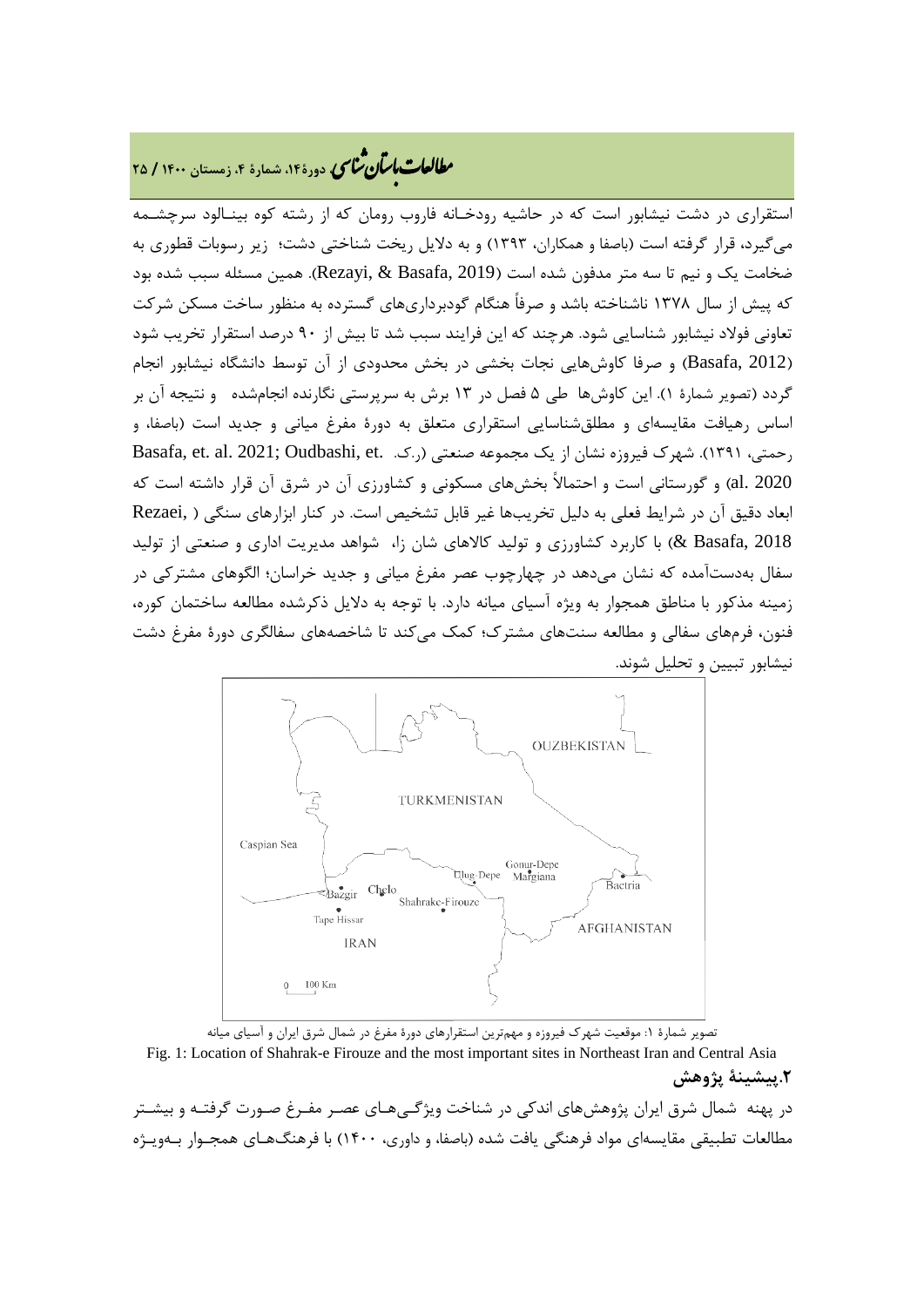آسیاي میانه شده است (تپه عشق، رزه فردوس و ...). علاوه بر آن نویافتههاي محوطـه چلـو در منطقـ ۀ جـاجرم خراسان شمالی نیز نشان داده که با سنتهاي سفالی فرهنگ- بلخ- مـرو ارتبـاطی خـاص برقـرار بـوده اسـت (وحدتی و همکاران 1398). اما پیشتر در محوطه نیشـابور P نـوعی گونـه شناسـی و تبیـین فرهنـگ سـفالی انجامشده که نگارندگان الگوهاي یکسانی با کوهپایههاي کپه داغ در غـرب ترکمنسـتان ار ائـه کـرده و در ایـن راستا از فرهنگهاي استقراري به نام نمازگا بیشترین بهره را بردهاند ( 2002 ,Dyson & ,Hiebert(. بـه هـر حال پژوهش حاضر اولین اقدام در راستاي شناخت تخصصی سفالگري دورة مفرغ خراسان با تأکید بر محوطـه شهرك فیروزه نیشابور است.

**.3مبانی نظري پژوهش**

در دوره مفرغ میانی و جدید درآسیاي میانه فرهنگ شاخصی به نام بلخ- مرو (35 1998: ,Sarianidi (شکل میگیرد که مواد فرهنگی آن به ویژه گونههاي سفالی آن در گسترهاي از جنوب غرب آسیاي میانه تا شمال شرق و جنوب شرق ایران و دره سند شناساییشده است. بر اساس گاهنگاري پیشنهادي؛ فرهنگ مذکور متعلق به 2300/2400تا1400/1300ق.م. است (طهماسبی زاوه و ایروانی قدیم، 98:1394). اصطلاح مجموعه باستانشناسی بلخی- مروي، توسط ساریانیدي در طول کاوشهاي افغانستان در اواخر دهۀ 1970م انتخاب و مورد استفاده قرار گرفت و باستانشناسان بسیاري از جمله هیبرت نیز از آن استفاده نمودند ( & ,Hiebert 1994:1 ,Hiebert; 2 ,1992:Karlovsky-Lemberg(. استفاده از این نام از طرف ساریانیدي علاوه بر پیشگام بودن کاوشهاي باستانشناسی در این منطقه و شباهت میان آثار و یافتههاي این دو منطقه، بدین سبب بود که وي، گستره این فرهنگ را در محدوده دو منطقه بلخ و مرو میدانست (86-87 2002: ,Sarianidi(. هرچند که به علت جامع نبودن و در برنگرفتن مناطقی همچون خراسان و کوپهداغ مناسب به نظر نمیرسد. علاوه بر آن، فرانکفورت و کارلوسکی این نام را به علت دشوار بودن و همچنین به علت یونانی بودن نامهاي بلخ و مرغیانه مورد انتقاد قرار داده و از آن رو که گسترش این فرهنگ را در راستاي رودخانه جیـحون (آمودریا) میپنداشتند، نام تمدن جیحون (Oxus Civilization) را پیشنهاد دادند (Francfort, 2005:102). در باب گاهنگاري این فرهنگ نیز باید گفت به سه دوره I) مرحله شکلگیري فرهنگ بلخی- مروي در هستههاي اصلی و اولیه)، دورة II) مرحله گسترش فرهنگ بلخی- مروي به مناطق همجوار) و دورة III) مرحله انحطاط و افول تدریجی، در نهایت پایان فرهنگ بلخی- مروي و شروع فرهنگ عصرآهنی یاز در منطقه) تفکیک شده است. دورة I شامل دو فازIa و Ib است و در مجموع بازه زمانی 2300/2400 تا 2000/2100 ق.م را در برمیگیرد. دوره II شامل دو فاز IIa و IIb است که در مجموع بازه زمانی 2000/2100 تا 1450/1500 ق.م را در برمیگیرد. آخرین دوره یعنی III بازه زمانی 1450/1500 تا 1300/1400ق.م را شامل میشود. میان استقرارهاي بلخ- مروي گورستان گنجور تپه جایگاه ویژهاي دارد. آن در واحهاي مرغانه قرار دارد و مهمترین گور نهادههاي آن سفال هستند (2008 ;2007 ;2005 ;2002 ,Sarianidi(. کاوش گسترده و شاخص بودن جایگاه اقتصادي و اجتماعی گنجور سبب گشته تا بیش از 140 گونه سفالی شناسایی شود (135 2002: ,Udemuradov(. علاوه بر آن در سایر بافتارهاي گنجور سفالهایی بهدست آمده که به پژوهش حاضر کمک شایانی نموده است (39-44 1994: ,Hiebert(. موارد ذکرشده سبب گشته تا الگوهاي سفالگري گنجور مبناي بسیاري از رویکردهاي تطبیقی شناخت و گاهشناختی سفالگري در آسیاي میانه و مناطق همجوار گردد.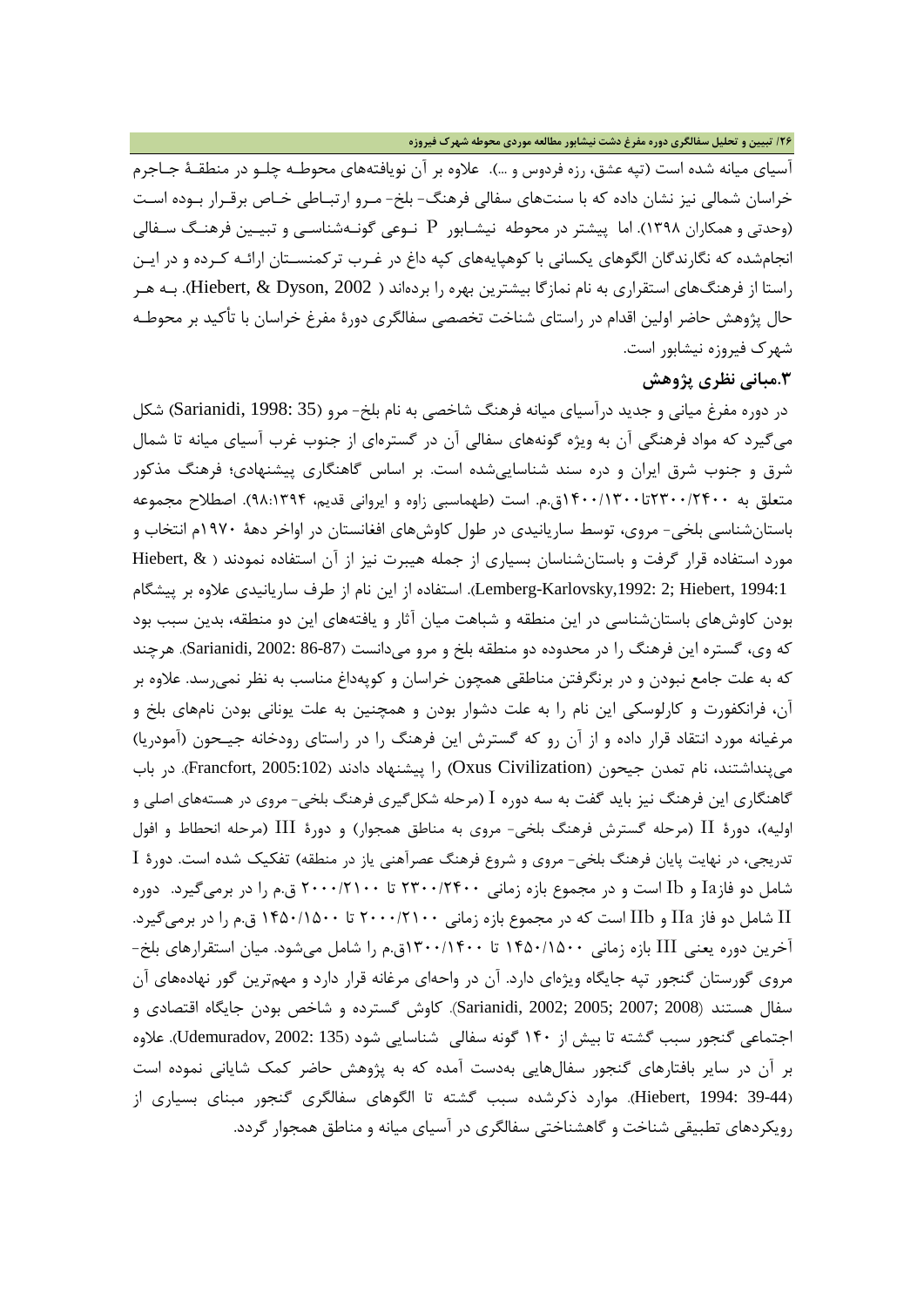# **، دورة،14 شمارة ،4 زمستان <sup>1400</sup> / <sup>27</sup>** �نا� �طا ی �عات با�تان

### **.4 فرآیندهاي سفالگري شهرك فیروزه**

نوآوریهاي فناوري دوره مفرغ شامل ارتقا توانمندي کورهها و چرخ سفالگري است (107 :Kohl, 1984). بي شک کورهها نقش مهمی در سازمان تولید سفال داشتهاند که در پژوهشهاي خاور نزدیک کمتر به آن توجه شده است (عابدي، 1392). نوآوري کورهها به دلیل نیاز به تولید انبوه با توجه به گسترش جوامع انسانی و شکلگیری جوامع پیچیده و کاهش هزینههای تولید بوده است (153 :Rice, 1987). بیشک با بالابردن درجه حرارت کورهها تا حدود 1700 درجه (کریمی، و محمديفر، :1398 41) و کاهش مصرف سوخت هزینه تولید کاهش چشمگیري داشته است. تاکنون بقایاي دو کوره سفالگري در شهرك فیروزه شناساییشده که کورة شماره یک به شدت تخریب شده و شماره دو تا حدودي سالم است. هر دو کوره به موازات هم ساخته شده و احتمالاً کورههاي دیگري نیز وجود دارد که با گسترش برشها؛ شناسایی آنها امکان پذیر است. نمونه سالم داراي جهت شمال غربی- جنوب شرقی، بیضی شکل و درون بستر طبیعی زمین ایجاد شده، داراي پوشش گنبدي بوده و از نوع دو قسمتی است که در تقسیمبندي کورهها به نوعی کوره با حرارت رو به بالا محسوب میشود (تصویر شماره 2).



تصویر شمارة ٢: کوره سفالگری شمارة دو محوطه شهرک فیروزه Fig. 2: Shahrak-e Firouze pottery Kiln (N. 2)

وجود کورههاي تخصصی و پیچیده یکی از شاخصههاي تشخیص تخصصپذیري در تولید سفال محسوب میشوند؛ چراکه این فرایند ماحصل عوامل چندگانهاي است (عابدي، :1382 27). موقعیت قرار گیري آنها نیز نشان میدهد؛ فرایند تولید سفال خارج از بافت مسکونی انجامشده و به صورت متمرکز همچون مراکز صنعتی در حاشیه یا مجاور استقرار شکل گرفته است. مکان گزینی آنها بیشک با الگوي مکانی تشکیلات تولید ارتباط تنگاتنگی دارد هرچند که دیگر فاکتور هاي مؤثر کمتر شناساییشدهاند. با توجه به ابعاد کوره؛ هدف- گذاري تولید انبوه ظروف سفالی ساده آن هم با تأکید بر پوشش نیاز درونی و شاید در مقیاس کارگاههاي تولیدي برون- محوطهاي باشد. فنون و شیوههاي اجراي ساختمان کوره ذکرشده در استقرارهاي دورة مفرغ میانی و جدید آسیای میانه همانند گنجور و تغلق گزارش شده است (31 :Sarianidi, 1998: 35; 2002). از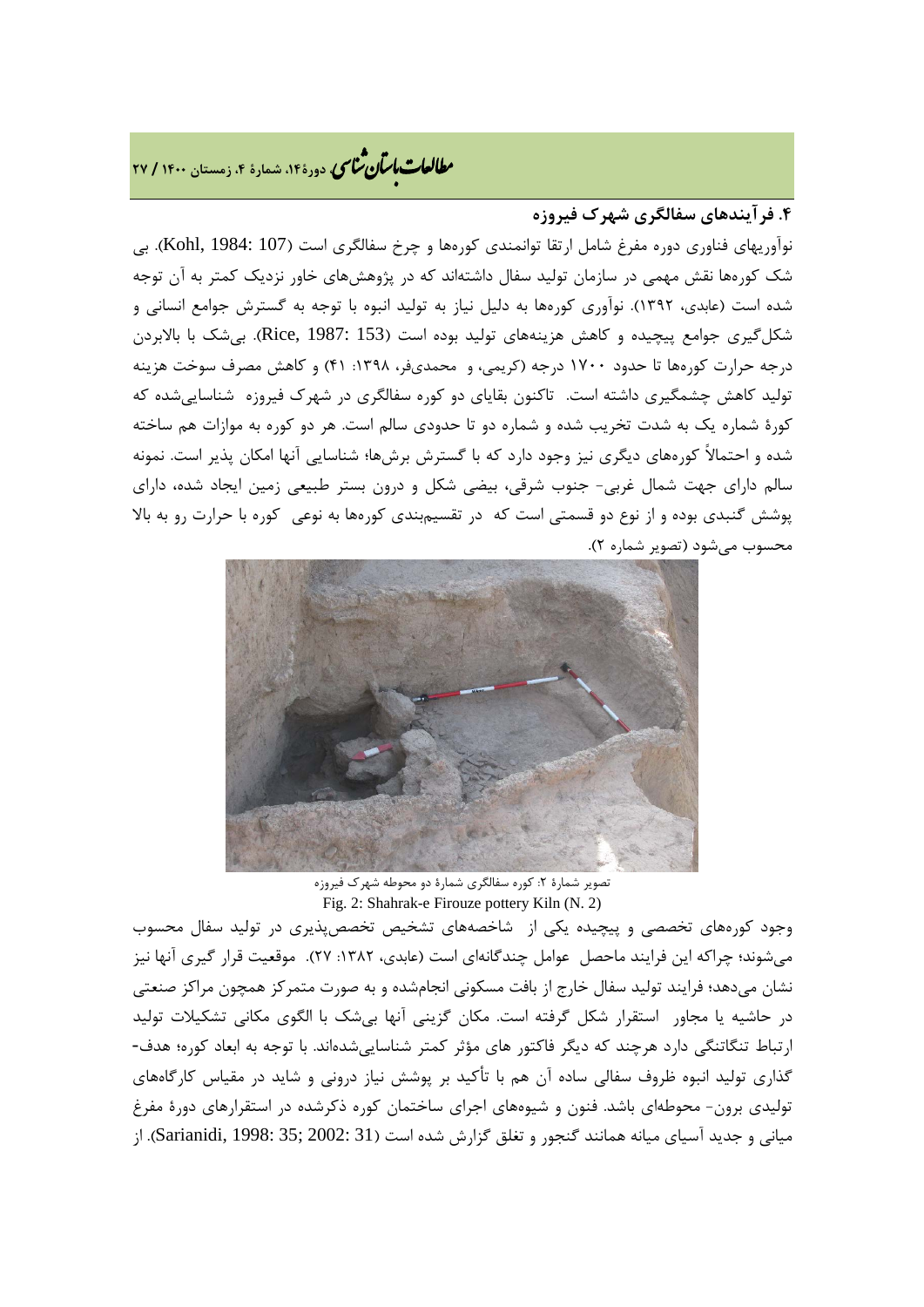**/28 تبیین و تحلیل سفالگري دوره مفرغ دشت نیشابور مطالعه موردي محوطه شهرك فیروزه**

دیگر مؤلفههاي سفالگري شهرك فیروزه به کارگیري چرخ سفالگري تند است. این ابزار در کنار ساختمان کوره کمک به تخصص پذیري تولید نموده و سبب تولید سریع و انبوه ظروف ساده و فرمهاي متنوع سفالی گشته است. فرمهاي ساده و متنوعی که در رویکردي تطبیقی با نگاهی گاهشناختی در مفرغ میانی و جدید قرار گرفته و با دانستن بومی بودن تولید در تکوین آن فرهنگ بلخ- مرو(آمو دریا) بهعنوان مهمترین فرهنگ شناخته شده آسیاي میانه احتمالاً تأثیرگذار بوده است. در همین زمینه به کارگیري روش نخ بر نیز قابلتوجه است که از ویژگیهاي تولید سریع محسوب میشود. این فن به وفور در شهرك فیروزه دیده میشود و در آسیاي میانه نیز گزارش شده است؛ هرچند اطلاعاتی در این زمینه از شمال شرق ایران وجود ندارد. اکثر سفالها چرخساز و با چرخ تند ساخته شدهاند، هرچند که سفال دستساز نیز با کارکرد آشپزخانهاي وجود دارند. در میان ظروف آشپزخانهاي دستساز از تمپر معدنی درشت همراه با ذرات کوارتز و گاهی خرده سفال استفادهشده که هم راستا با تولید سریع سفال است (25 1980: ,Shepard(. این سنت نیز در آسیاي میانه به ویژه مرغانه گزارش شده است (203 1981: ,Massimov; 37 1998: ,Sarianidi(. در شهرك فیروزه نمونه سفال منقوش به دست نیامده که کاملاً مشابه سنتهاي سفالی منطقهاي و فرامنطقهاي محسوب است و عمده آنها در طیفهاي نخودي تا قرمز ساده قرار میگیرند.

### **.5گونههاي سفالی شهرك فیروزه**

از ویژگیهاي سفالگري دوره مفرغ میانی و جدید؛ فرمهاي متنوع است. با در نظر گرفتن متغیرهاي کمی و کیفی هفت گروه اصلی شناساییشده که هر یک زیر گروههایی نیز دارند. این گروهها شامل -1 ظروف کوچک ۲- ظروف بزرگ با بدنه نازک ، ۳- ظروف آشپزخانهای بزرگ۴- قیفها ۵- ظروف آبریز دار ۶-ظروف استوانهای سوراخدار (آبکشها)، ۷- ظـروف با آبریز پل دار و ۸- قطـعات سـفال خاکـستری صیقلی میشوند (تصاویر شمارة 4 و 5 ).

### **.1-5گروه اول: ظروف کوچک**

قطر دهانه این ظروف کمتر از 15 سانتیمتر است و آنها به لحاظ ابعاد در سه گروه با دهانه باز، دهانه بسته و گلدانهاي استوانهاي دراز قرار میگیرند که از نوع ظریف محسوب شده و در دو طیف رنگی قرمز و نخودي جاي گرفته و داراي آمیزه کانی و چرخساز هستند. علاوه بر آن، نمونههاي متفاوتی نیز مانند پیاله لولهدار دستساز و خشن نیز وجود دارد (تصویر شماره 4).

### **.1-1-5 ظروف کوچک با دهانه باز**

این گروه شامل دو فرم کلی کاسه و پیاله است. کاسهها معمولاً داراي قطر دهانهاي بین10 تا 14سانتیمتر و عموماً داراي کف تخت که نمونههایی با تکنیک نخ بر ساخته شدهاند وداراي خمیرهاي به رنگ قرمز تا نخودي بوده و از نوع ظریف محسوب میشود. نمونههاي بهدستآمده از نظر فرم لبه؛ انواع مختلفی را شامل میشوند که تعدادي داراي لبهاي ساده گردي هستند که به سمت بیرون برگشتهاند. نمونههاي ذکرشده قابلمقایسه با نمونههاي فرهنگ بلخ- مرو در استقرار گنورتپه ( 39, 1998: 1994: 41, Fig 4.2; Sarianidi, 1998: 39 29 No 1. Type 136, 2002: ,Udemuradov; 12 .Fig (و چلو (وحدتی، و همکاران :1397 6؛ ت ،10 ش 10) هستند. گونه دیگري از کاسههاي یافت شده؛ بسیار کم عمق بوده و بسیار شبیه به سینیاند. لبه آنها عمودي، ساده و گرد بوده و همچون دیگر انواع این گونه ظریف و داراي خمیرهاي قرمز رنگ بوده و با فن نخ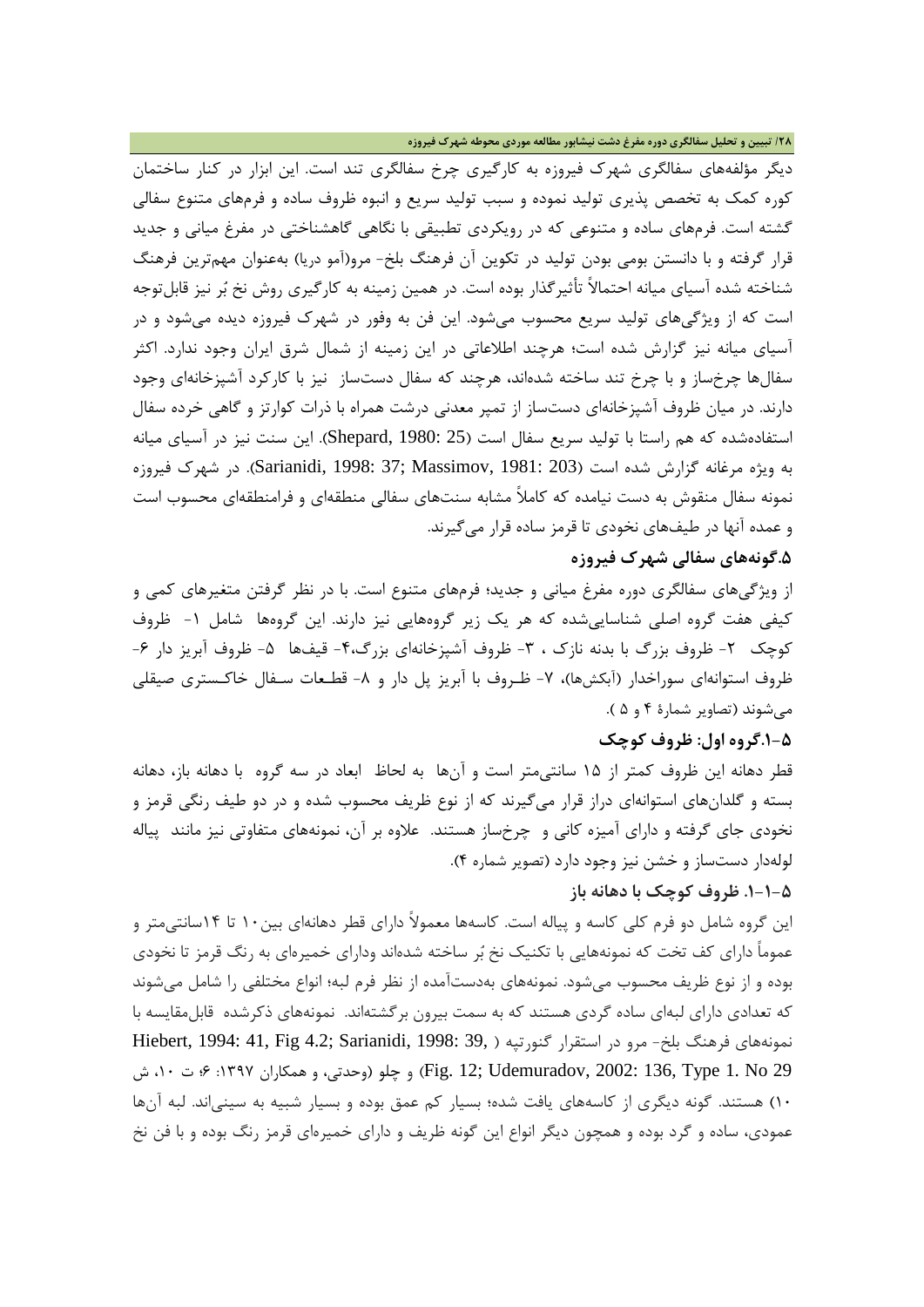# **، دورة،14 شمارة ،4 زمستان <sup>1400</sup> / <sup>29</sup>** �نا� �طا ی �عات با�تان

بر ساخته شدهاند. نمونههاي مشابه این فرم با دهانه کمی بسته از گورستان گنجور ( 2002: ,Udemuradov Udemuradov, 2002: 139, Form 19, No. ) است بهدستآمده) 138, Form 21, No. 49 and 50 87 and 86(. پیالهها نیز که فراوانی بیشتري در بافتارهاي مسکونی دارد؛ داراي لبهاي ساده با شکستگی به سمت بیروناند،عموماً از خمیره خوبی برخوردار نبوده، خشن محسوب شده و قابلمقایسه با نمونههاي .(Udemuradov, 2002: 136, Type 2) گنورتپهاند

### .2-1-5 **ظروف کوچک با دهانه بسته**

از شاخصههاي آن گلدانهاي سفالی مینیاتوري اند که داراي لبه ساده گرد برگشته به خارج اند. بعضی از آنها داراي گردن بلند و تعدادي داراي گردن کوتاه هستند. ظریف و داراي خمیرهاي به رنگ نخودي تا قرمز آند. این گونه که از شاخصه هاي سفالگري شهرك فیروزه محسوب میشود در آسیاي میانه؛ بسیار رایج است به نحوي که در آلتين تپه دوره فرهنگي نمازگا V) 23 Masson, 1981: Fig. XXXIII. 1, 5, 7 and 23) یافت شده و به لحاظ گاهشناختی در دوره مفرغ میانی قرار می گیرد. هرچند که آن بهعنوان سنتی در دورههاي دیگر ادامه مییابد. نمونههاي شهرك فیروزه قابل قیاس با گنجور تپهاند ( 2002: ,Udemuradov 124 .No 22, Type 139,(. همچنین گلدآنهاي گردن کوتاه قابلمقایسه با استقرار کللی اند ,Masimov( Hiebert, & Lamberg-) این فرم در بافتارهای بلخی-مروی گورستان خوراب (-Hiebert, & Lamberg 7-9 .No 2, .Fig 1992: ,Karlovsky (بهدستآمده و نشاندهنده گستردگی الگوهاي سفالی در پهنه وسیعی از آسیاي میانه تا بخشهاي شرقی ایران است. در این دسته یک نمونه لوله دار نیز بهدستآمده که از کیفیت خوبی برخوردار نبوده و خشن است. ظروف لوله دار در آسیاي میانه با انواع مختلفی رایج است و بهترین نمونههای قابلمقایسه از سومبار در غرب ترکمنستان (18 .Khlopina, 2002: 202, Plate 2. 18) و جنوب ازبکستان (3 .Fig 286, 1981: ,Askarov (گزارش شده است. در این دسته فرم استوانهاي نیز بهدستآمده که یکی از آنها لبهاي به قطر 8 سانتی متر و به ارتفاع 20 سانتیمتر است. نمونههاي مشابه آسیای میانه ابتدا در آلتین تپه دوره نمازگا Wasson, 1981: Fig. XXXIII. 1, 5, 7 and 23) V) و Sarianidi, 1998: 39, Fig. 12; Sarianidi, 2007: 66, Fig. 32; Udemuradov, ) گنجور سپس ,51 49 48, No 21 Type 139, 2002: (یافت شده و سپس به دیگر دوره ها راه مییابد.

### **.2-5 گروه دوم: ظروف بزرگ با بدنه نازك**

از فرمهاي رایج آسیاي میانه بوده و با توجه به بافتار بهدستآمده؛ کارکرد روزمره براي آن تعریف شده است (47 1994: ,Hiebert(. قطر لبه آنها بین 15 تا 45 سانتی متر، ولی بدنه نازکی دارند. در این گروه فرمهاي متنوعی مانند کاسههاي بزرگ با لبه ساده، شیپوري و ظروف لبه خراشیده دیده میشوند.

# **-1-2-5 کاسههاي بزرگ با لبه ساده**

کاسههاي بسیار بزرگ با لبه ساده و کفی برجسته تقریباً شبیه پایه، داراي خمیره نخودياند و علیرغم بزرگی ابعاد سفال، نیمه ظریف محسوب میشوند. نکته مهم این گونه ساختهشدن با چرخ تند سفالگري است. نمونههاي پایهدار آن یکی از فرمهاي شاخص آسیاي میانه بوده و در گنجور( ;4.9 Hiebert, 1994: 47, Fig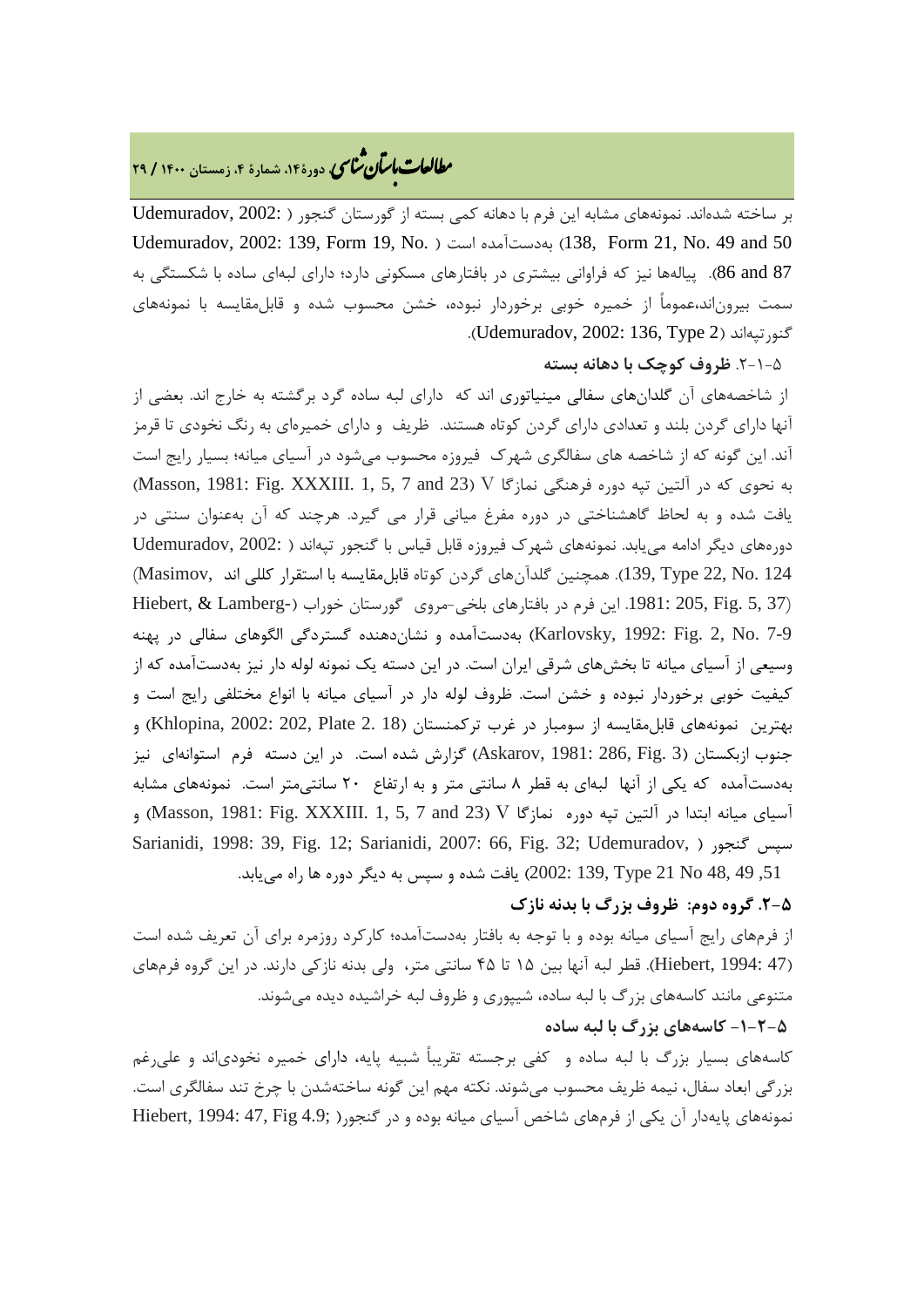**/30 تبیین و تحلیل سفالگري دوره مفرغ دشت نیشابور مطالعه موردي محوطه شهرك فیروزه**

Sarianidi, 1998: 39, Fig. 12; Udemuradov, 2002: 136, Type 9, No 16 & 36-Type 2, No 32) بهدستآمده اند.

### **.2-2-5 ظروف شیپوري**

این نوع از الگوهاي بسیار رایج و شاخص آسیاي میانه بوده و در گستره وسیعی از آسیاي میانه تا بخشهاي شرقی ایران پراکنش دارد و دارای افق گاهشناختی مفرغ میانی و جدید است (46 :Hiebert, 1994). این گونه در شهرك فیروزه نیز بسیار رایج بوده و از خمیره اي نخودي تا قرمز تولیدشده و داراي زاویهاي تند شبیه شکستگی در بخش فوقانی سفال و شیاري افقی نزدیک لبه هستند. این فرم که از مشخصههاي فرهنگ بلخ-مرو است در آلتین (15 .No .15) Hiebert, 1994: 46. Fig ، گنجور ( Masson, 1981: Fig. XXXIII. No کللی ،)2. A. 2; Sarianidi, 1998: 39, Fig. 12 39; Udemuradov, 2002: 36, Type 5 در و) Masson, 1959: 177, No 11) طاهرباي و) Masimov, 1981: 205, Fig. 5, No. 6-13) شرقیترین قسمت مرو یعنی استقرار شورتهاي (351 1989: ,Frankfort (بهدستآمدهاند. سفال شیپوري شکل در گورهای بدون جسد خوراب در جنوب شرق ایران (Stein, 1937: P1. XXXIII, 15) و محوطه چلو در حوزه فرهنگی خراسان (وحدتی، و همکاران :1397 6؛ تصویر ،10 شماره 9) بهدستآمده و نشان از الگوهاي یکسان سفالگري بلخی-مروي دارد. شاخص بودن این فرم که سبب گشته تا در کنار نمونههاي سفالی، نوع مفرغی آن نیز تولید شود که گورستان شهداد گواه این ادعاست ( .GH 632, 1999: ,Hakemi .(8

**-3-2-5 ظروف لبه خراشیده** این فرم دراي یک خراشیدگی تیز نزدیک لبه بوده و توسط کوهل تحت عنوان کلیپ ویر نامیده شده است. این ظروف که نیمه ظریفاند، در گنجور نیز یافته شدهاند (Hiebert, 1994: 49, Fig. 4. 11). **-4-2-5 ظروف پایهدار**

فرمهاي پایهدار همچون فرم شیپوري از فرمهاي شاخص بلخی-مروي محسوب شده و معمولاً از گورهاي بدوم مقبره یافت میشوند. در شهرك فیروزه؛ نمونهها در طیفی بین نخودي تا قرمز اند و با چرخ تند سفالگري ساخته شدهاند، علاوه بر گور در یک چاله بزرگ زباله؛ پایههاي فراوانی از آن بهدستآمده است. نکته قابلتوجه نمونههاي شهرك فیروزه کاربرد ثانویه ظروف است چراکه قسمتهایی از آن پیش از تدفین شکسته و نشاندهنده کاربرد روزمره ظروف پیش از تدفین است. این سنت در گورستان گنجور ( 2007: ,Sarianidi 53) و سایر استقرارهایی که تحت عنوان بلخی-مروی شناخته می شوند، مانند خوراب ( .Stein, 1937: P1 19 ,XXXII (مستند شده است. در رویکردي تطبیقی نمونههاي شهرك فیروزه قابل قیاس با گنجور تپه ( و) Hiebert, 1994: 46. Fig 2. A. 2; Sarianidi, 1998: 39; Udemuradov, 2002: 36, Type 4 شورتگاي (349 1989: ,Francfort (در آسیاي میانه و چلو (وحدتی، و همکاران :1397 6؛ تصویر ،10 شماره 6) در شمال شرق ایران میباشند.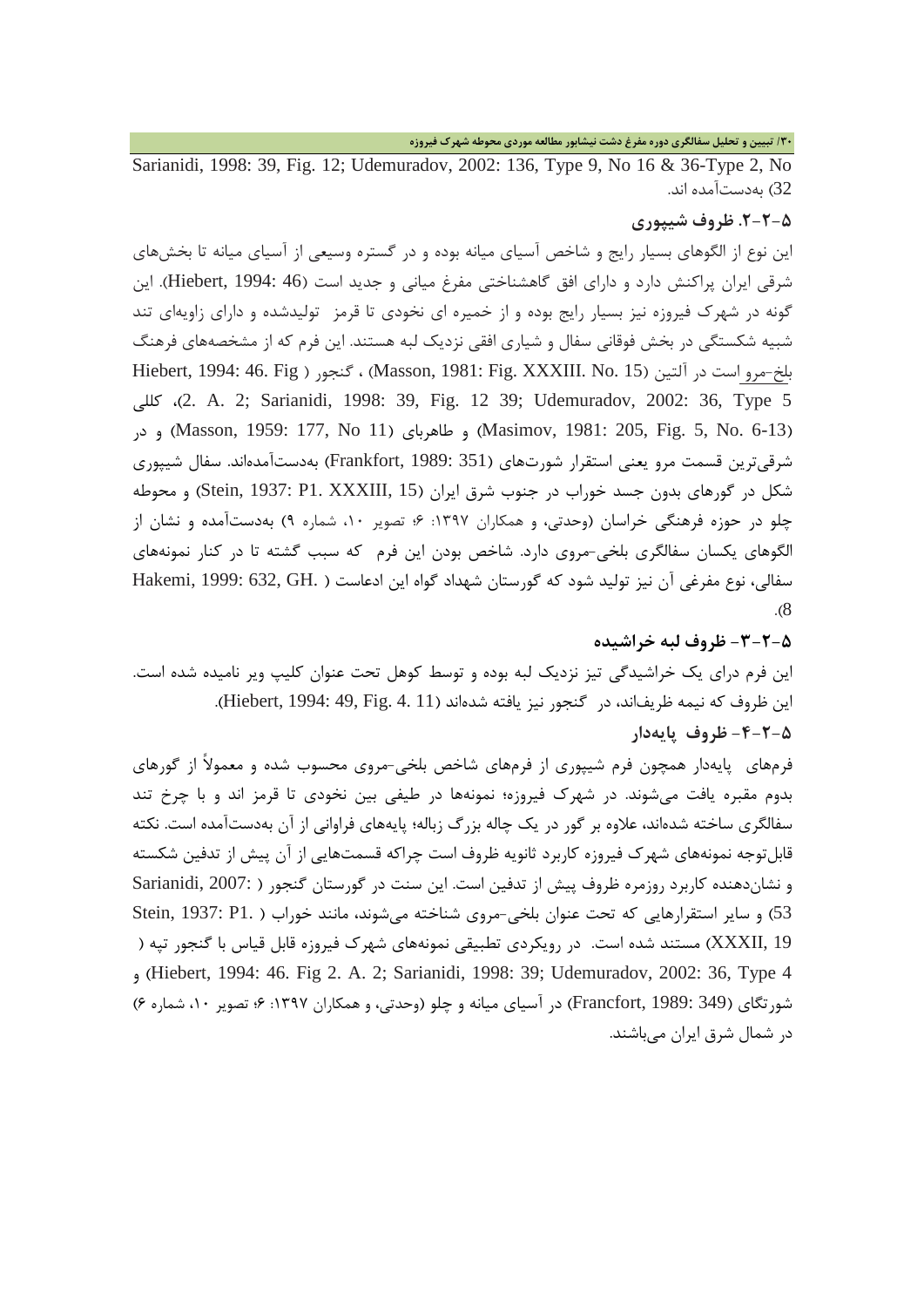| مطالعات با <i>سآن مثالی</i> دورهٔ ۱۴، شمارهٔ ۴، زمستان ۱۴۰۰ / ۳۱ |  |
|------------------------------------------------------------------|--|
|------------------------------------------------------------------|--|

| شرق ایران                                                                                                                         | بلخ                                                  | مرو                                                                                                                                                                                         | کیه داغ                                                                                                | فرم های شهرک فیروزه |                                             |                            |          |
|-----------------------------------------------------------------------------------------------------------------------------------|------------------------------------------------------|---------------------------------------------------------------------------------------------------------------------------------------------------------------------------------------------|--------------------------------------------------------------------------------------------------------|---------------------|---------------------------------------------|----------------------------|----------|
| Nishapour P (Hiebert<br>& Dyson 2002: 142, fig.<br>$9n^01$<br>چلو( وحدتی و همکاران ۱۳۹۷: ۶۶<br>ت ١٠، ش ١٠)                        |                                                      | Gonur (Hiebert 1994a: 41, Fig. 4.2: Sarianidi 1998:<br>39, Fig. 12: Udemuradow 2002: 136, Type 1 n 29)                                                                                      |                                                                                                        |                     | ظروف<br>كاسه<br>كوچک                        |                            |          |
|                                                                                                                                   |                                                      | Gonur (Udemuradow 2002: 138, Form 21 n 49)                                                                                                                                                  |                                                                                                        |                     | با دهان<br>ظروف کم<br>÷<br>عمق              |                            |          |
|                                                                                                                                   |                                                      | Gonur (Hiebert 1994a: 41, Fig. 4.2<br>1.A.3: Udemuradow 2002: 136, Type 2 n 85)                                                                                                             |                                                                                                        |                     | يباله                                       |                            |          |
| Khurab (Hiebert and<br>lamberg-Karlovsky<br>1992: Fig. 2 n° 7-9)                                                                  |                                                      | Gonur (Hiebert 1994a: 43, Fig. 4.4, 1.B.1:<br>Udemuradow 2002: 139, Type 22 n 124) and Kelleli<br>(Masimov 1981: 205, Fig. 5.37).                                                           | Altin Depe (Masson<br>1981: Fig. XXXIII n 1, 5,<br>7 and 23) and Ulugh<br>Depe (Didier 2008: PL<br>49) |                     | ظروف<br>مينياتورى<br>ظہ<br>ر                | شروش وشركة                 | گروه اول |
|                                                                                                                                   | South Uzbakistan<br>(Askarov 1981: 286,<br>Fig. $3)$ |                                                                                                                                                                                             | Sumbar (Khlopina 2002:<br>202, PL. 2.18)                                                               |                     | کوچک<br>ظروف لوله<br>تد<br>ڍھان<br>دار کوچک |                            |          |
|                                                                                                                                   |                                                      | Gonur (Hiebert 1994a: 43: Sarianidi 1998: 39, Fig.<br>12: Sarianidi 2007: 66, Fig. 32: Udemuradow 2002:<br>139, Type 21)                                                                    | Altin Depe (Masson 1981<br>: Fig XXXIII. 1, 5, 7 and<br>(23)                                           |                     | J<br>ظروف<br>استوانه ای                     |                            |          |
| Khurab (Stein 1937: P1.<br>XXXIII, 15) and<br>Shahdad (Hakemi 1999:<br>632, GH. 8)<br>چلو( وحدتی و همکاران ۱۳۹۷: ۶۶<br>ت ١٠، ش ٩) | Shortughai (Francfort<br>1989: 351)                  | Gonur (Hiebert 1994a: 46. Fig. 2, A.2 Sarianidi 1998:<br>39, Fig. 12: Udemuradow 2002: 36, Type 5), Kelleli<br>(Masimov 1981: 205, Fig. 5 n 6-13) and Takhirbai<br>(masson 1959: 177, No 11 | Altin Depe (Masson 1981<br>: Fig XXXIII. No. 15)                                                       |                     | ظروف شيپورى                                 | ظروف<br>بزرگ با بدنه ناز ک | گروه دوم |

تصویر شمارة ٣: گروههای سفالی شهرک فیروزه و مقایسه تطبیقی با مناطق همجوار Fig. 3: Shahrak-e Firouze pottery and comparative comparison with other sites

**.3-5 گروه سوم: ظروف آشپزخانهاي بزرگ** ازآنجاکه یکی از ویژگیهاي استقرارهاي عصر مفرغ، کشاورزي بزرگ مقیاس است، ظروف سفالی ذخیرهسازي اهمیت ویژهاي پیدا میکنند. این ظروف در شهرك فیروزه داراي قطر دهانهاي حدود 15 تا 45 سانتی متر هستند. نمونههاي شهرك فیروزه همگی ساده با کارکرد ذخیره مواد غذاییاند؛ هرچند که در بعضی بافتارهاي آسیاي میانه نوع منقوش آن در گورها نیز مستند شده است(51 1994: ,Hiebert(. با توجه به ابعاد ظروف در دو مرحله ساختهشدهاند بدین گونه که ابتدا قسمت تحتانی آن ساخته و سپس قسمت فوقانی اند اضافه شده است. قسمت تحتانی سمبادهاي و خشن است. فن ذکرشده ابتدا در دوره نمازگا V در کپه داغ مشاهدهشده و احتمالاً ریشه در سنتهاي سفالگري اواخر نمازگاه III و اوایل IV دارد. در کللی (23-23 (23-35 Sarianidi, 1998: 39) و گنجور (39 :Sarianidi, 1998) و نمونههاي (Garianidi, 1998) و نمونههاي مشابه بهدستآمده است (تصویر شماره 4).

### **-1-3-5 ظروف لوله دار**

قطر کم دهانه و لوله تعبیهشده نشان از کاربرد آشپزخانهاي و نگهداري مایعات دارد و به تعداد اندك تولید شده است. نمونههاي شهرك فیروزه با دست و چرخ سفالگري ساخته شدهاند. نمونههاي دستساز زاویهاي در بدنه دارند، قسمت تحتانی آنها سمبادهاي و داراي لبهگرد سادهاي هستند. با توجه به کاربرد آشپزخانهاي آنها اثرات حرارت و سوختگی روي آنها مشهود است. تفاوت نمونههاي چرخساز با دستساز در لبه برگشته به بیرون آنها است. آبریز آنها استوانهاي شکل، صاف و کوتاه هستند. به طور کلی پیشینه نمونههاي داراي آبریز دوره مفرغ در آسیاي میانه را باید در دوره نمازگا V جستجو کرد که در این خصوص آلتین تپه ( ,Masson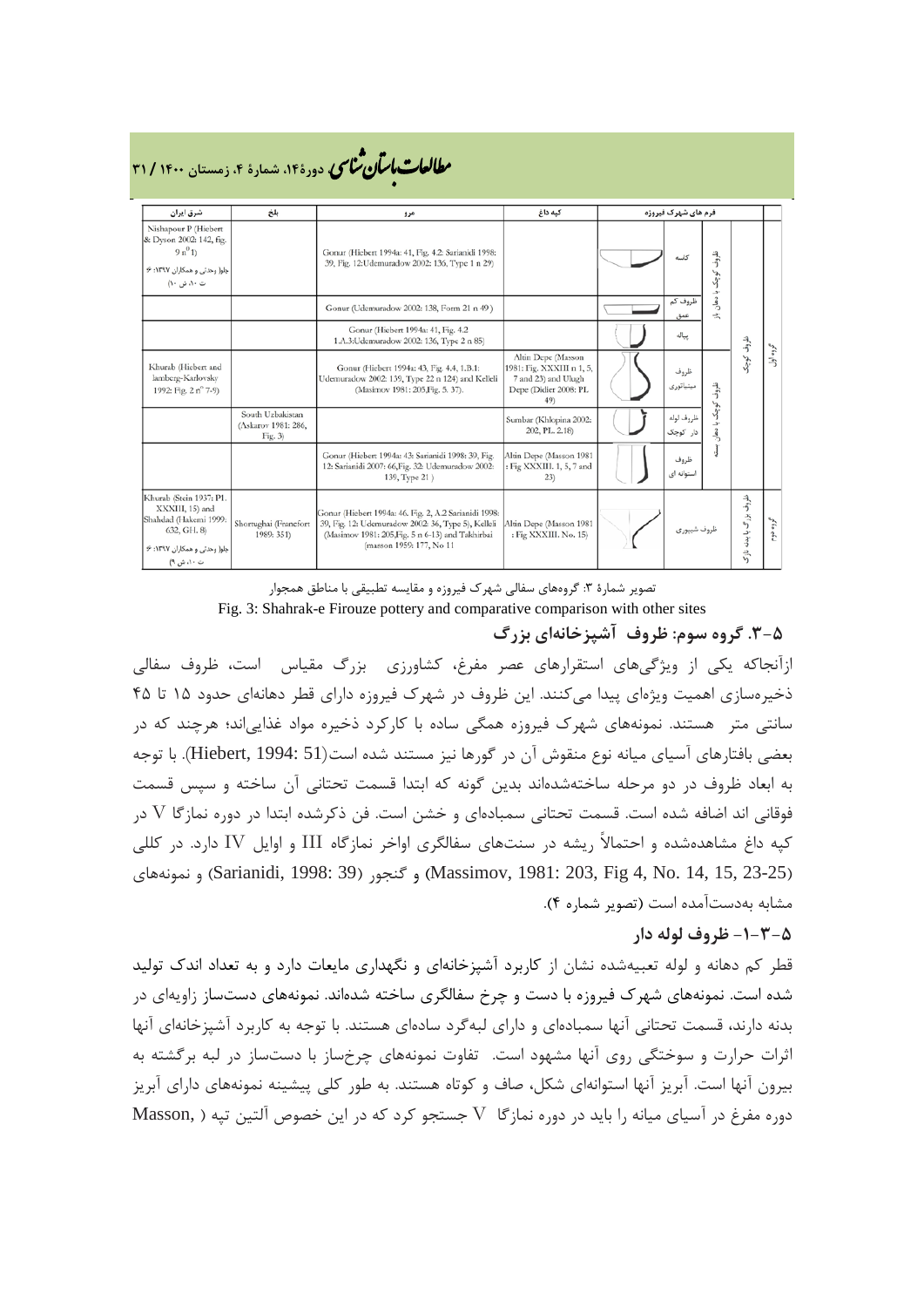**/32 تبیین و تحلیل سفالگري دوره مفرغ دشت نیشابور مطالعه موردي محوطه شهرك فیروزه**

6-9 .No ,XXXIV .Fig 1981: (به درك این فن کمک شایانی میکند. در مرغانه نیز گنجور ( 113 79- .No 137, 2002: ,Udemuradov (و در بلخ شورتگاي نمونههاي این فن را دارند هرچند که تفاوتهاي ظاهري نيز در ابعاد و فرم لولهها مشاهده مي شود (1 ,Frankfort, 1981: 358, Type XII). **.2-3-5 خمرههاي بزرگ**

از دیگر فرمهاي شهرك فیروزه خمرههاي بزرگ ذخیره آذوقه است که داري زاویهاي در قسمت تحتانی بوده و در واقع در دو مرحله ساخته شدهاند. آن با چرخ تند سفالگري نیز ساخته شده است. در شهرك فیروزه این خمره درون چالهاي دستکند قرار دادهشده و سپس اطراف آن را با خشت محکم شده است. در نمونه شاخص دیگري که در هنگام پیکنی جهت ساخت کاشانه بهدستآمده براي محکم کردن آن از آجرهایی استفادهشده است که در نوع خود بسیار قابلتوجه است و به نظر میرسد از محوطهاي تاکنون در آسیاي مرکزي یافت نشده است. این فرم در دوره مفرغ آسیاي مرکزي بسیار معمول بوده و نمونههاي قابلمقایسه این فرم در گنجور (54 1994: ,Hiebert(، و کللی (14 .No 4, Fig 203, 1981: ,Massimov (چلو (وحدتی، و همکاران :1397 6؛ تصویر ،10 شماره 3) یافت شده است.

### **4-5 .گروه چهارم: قیفها**

قیفها از هر دو طرف باز اند و قطر قسمت فوقانی آن بین 30 تا 60 سانتی متر و قطر تحتانی آن بین 20 تا 40 سانتی متر اند. نامگذاري این فرم با توجه به شکل ظاهري آن انجامشده هرچند که در گنجور خمرهاي متناسب با آنها به دست نیامده است (57 1994: ,Hiebert(. در تعدادي از ظروف قیفی شکل علامتهایی روي بدنه آنها حک شده است. این فرم در بخشهاي وسیعی از آسیاي میانه و خراسان بهدستآمده و تداوم آن در عصر آهن نیز دیده میشود. شاخصترین نمونه شهرك فیروزه داراي نقش سه مثلث به هم چسبیده است و به لحاظ فرمی قابل قیاس با گنجور (5 n 25, 4. Fig 56. 1994: ,Hiebert(، طاهرباي VI Francfort, 1989 (Vol. 2): Pl. 45, ) شورتگاي و) Masson, 1959: 176, No. 7, 8, 10 and 11) No. 16-20) است.

# **-5-5 گروه پنجم: ظروف آبریز دار**

از فرمهاي کمیاب ولی شاخص شهرك فیروزه محسوب شده و وجود آن در استقرارهاي فلات ایران نشانگر عصر آهن است. در شمال شرق در دورههاي مفرغي حصار نيز شناسايي شده است ( Schmidt, 1937: Plate 3511 .No , XLI(. در دوره مفرغ آسیاي میانه نمونههاي مشابه از بررسی سطحی گنجور و تغلق و دو نمونه در گنجور بهدستآمدهاند (5-6 No 13, .Fig 41, 1988: ,Sarianidi(. این فرم در کوهپایههاي ترکمنستان ناشناخته است ولی در دوره آنو Pumpelly, 1908: Pl. 12, No 1) III) و گورستان سومبار ( ,Khlopina 9 Fig 35. 1981: (نمونههاي بهدستآمده که شباهت زیادي به نمونه یافت شده در شهرك دارند.

**6-5 -گروه ششم: ظروف استوانهاي سوراخدار( آبکش)**

بهواسطه فرم استوانهاي و سوراخهاي متعددي که پیش از پخت در بدنه ظروف ایجادشده کارکرد صافی یا آبکش براي آن متصور شده است. این فرم در پهنههاي فرهنگی گسترده خاور نزدیک بهدستآمده و شاید تأثیرات فرهنگ هاراپا در آسیاي میانه و خراسان باشد. نمونههاي دشت نیشابور علاوه بر شهرك فیروزه از استقرار قاراچشمه نیز بهدستآمده و قابل قیاس با گنجور( ,Hiebert, 1994: 58. Fig 4. 28; Sarianidi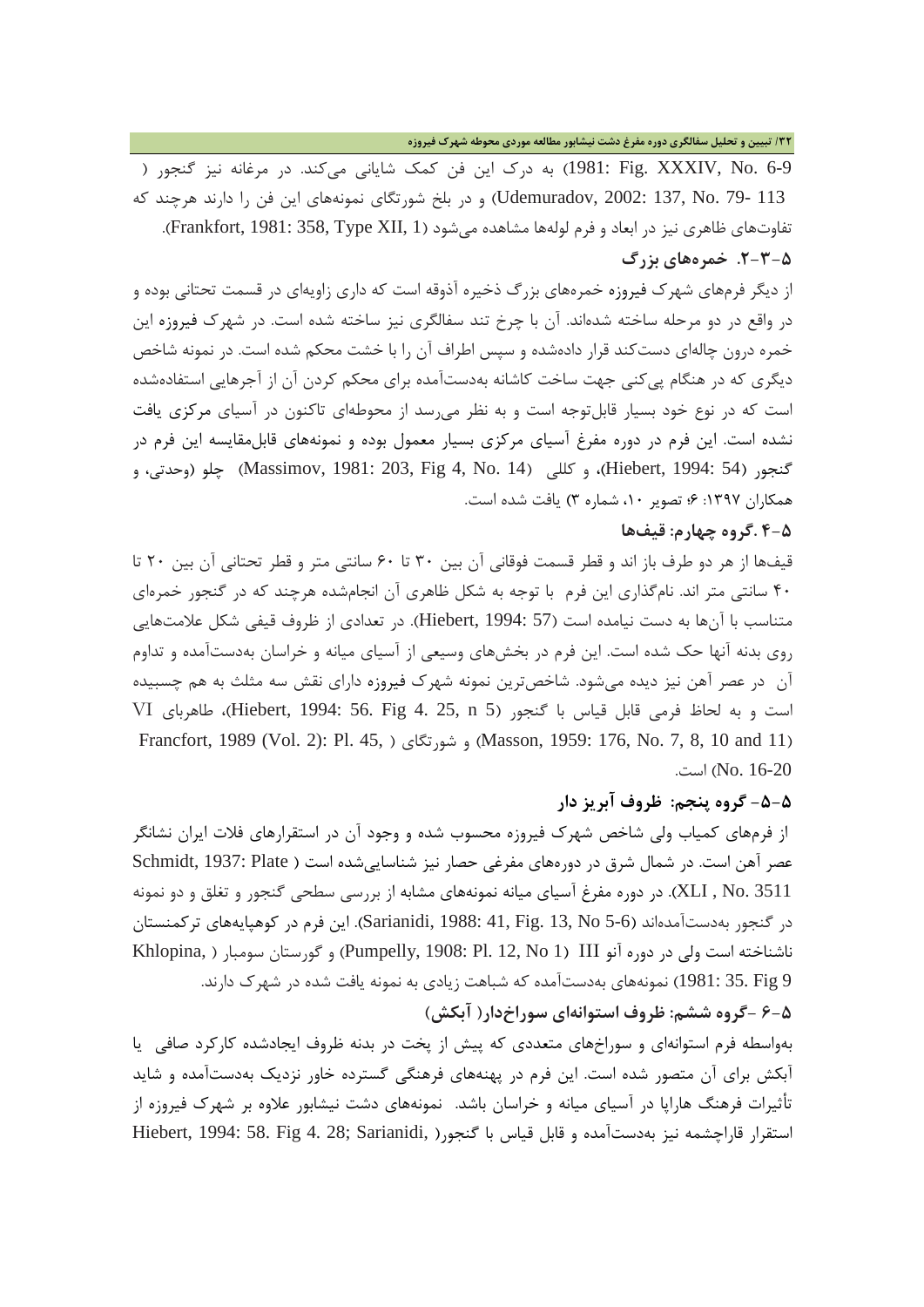**، دورة،14 شمارة ،4 زمستان <sup>1400</sup> / <sup>33</sup>** �نا� �طا ی �عات با�تان

8 n 13 .Fig 41. 1998: (در آسیاي میانه است. نمونههاي پایهدار این فرم از حصارIIIB نیز بهدستآمده .(Schmidt, 1937: Plate XLIII, No. 3304) است

# **.7-5 گروه هفتم: سفال خاکستري**

در شهرك فیروزه بدنههاي خاکستري صیقلی بهدستآمده که از الگوهاي سفال خاکستري شمال شرق ایران و مشخصاً حصار IIIB)) 107 .Fig 181, 1937: ,Schmidt و استقرارهاي دشت گرگان مانند تو رنگ تپه دارد (XXIV & XXIII ,Pl 91, 1965: ,Deshayes(. این نمونههاي اندك نشان از منطقهاي بین فرهنگهاي مفرغی آسیاي میانه و فلات ایران دارد و به نظر میرسد مکانیزمهاي تجاري در این پدیده تأثیرگذار بودهاند. اهمیت این موضوع در آن است که سفال خاکستری در آسیای میانه ( :Sarianidi, 2008 22 .Fig 63, (نیز بهدستآمده که در نگاهی ابتدایی نشان از الگوهاي سفالگري در منطقهاي وسیع دارد.

|                                                                                      |                                                     | Gonur (Hiebert 1994a: 47, Fig 4.9: Sarianidi 1998:<br>39, Fig. 12: Udemuradow 2002: 136, Type 9 n 16<br>and $36$ |                                                                                     |                  | کاسه های بزرگ با لبه<br>ساده       | ادامه                                         |               |
|--------------------------------------------------------------------------------------|-----------------------------------------------------|------------------------------------------------------------------------------------------------------------------|-------------------------------------------------------------------------------------|------------------|------------------------------------|-----------------------------------------------|---------------|
|                                                                                      |                                                     | Gonur (Hiebert 1994a: 49, Fig. 4.11)                                                                             |                                                                                     |                  | ظروف با لبه خراشیده                |                                               | $\frac{1}{2}$ |
| Khurab (Stein 1937: P1.<br>XXXII, 19)<br>چلو( وحدتی و همکاران ۱۳۹۷: ۶۶<br>ت ١٠، ش ۶) | Shortughai (Francfort<br>1989: 349)                 | Gonur (Hicbert 1994a: 46, Fig. 2, A.2: Sarianidi<br>1998: 39, Fig. 12: Udemuradow 2002: 36, Type 4)              |                                                                                     |                  | ظروف يايه دار                      | ظروف بزرگ با بدنه ناز<br>vi.                  | ه گړوه توم    |
|                                                                                      | Shortughai (Francfort<br>1989: 358, Type XII<br>n1) | Gonur (Udemuradov 2002: 137 n 79 and 113)                                                                        | Altin Depe (Masson<br>1981: Fig. XXXIV, No. 6-<br>91                                |                  | ظروف لوله دار                      | ظروف                                          |               |
| چلو( وحدتی و همکاران ۱۳۹۷: ۶۶<br>ت ١٠، ش ٣)                                          |                                                     | Gonur (Hiebert 1994: 56, Fig. 4. 25, 4b) and kelleli<br>(Massimov 1981: 203, Fig. 4.25 n 5)                      |                                                                                     |                  | خمره های بزرگ                      | أشيزخك<br>$\overline{v}_0$<br>$\tilde{\zeta}$ | گروه سوم      |
| Hissar (Schmidt 1937:<br>Plate XLI, No. 3511)                                        | Shortughai (Francfort<br>1989: P1. 45 n 16-20)      | Gonur (Hiebert 1994a: 56, Fig. 4. 25 n 5)                                                                        | Takhirbai (Masson 1959:<br>176 n 7, 8, 10 and 11)                                   | <b>MA</b>        | قىف                                |                                               | ٽوڻ<br>多      |
|                                                                                      |                                                     | Gonur (Sarianidi 1988: 41, Fig. 13 n 5-6)                                                                        | Anu III (Pumpelly 1908:<br>P1. 12, No 1 and sumbar<br>(Kh1opina 1981:35. Fig<br>9)) | $\sum_{i=1}^{n}$ | ظروف آبریز دار                     |                                               | گروه پنجم     |
| Hissar (Schmidt 1937:<br>P1 XLIII no 3304)                                           |                                                     | Gonur (Hiebert 1994a: 58, Fig. 4. 28; Sarianidi 1998:<br>41, Fig. 13 n 8) and Togolok (Sarianidi 1990)           |                                                                                     |                  | ظروف استواته ای سوراخدار<br>(آبكش) |                                               | سي<br>م<br>1  |
| Hissar (Schmidt 1937:<br>181, Fig. 107)                                              |                                                     |                                                                                                                  |                                                                                     |                  | ظروف خاكسترى                       |                                               | گروه هفتم     |

تصویر شماره ۴: گروههای سفالی شهرک فیروزه و مقایسه تطبیقی با مناطق همجوار Fig. 4: Shahrak-e Firouze pottery and comparative comparison with other sites

# **6 - تحلیل پایانی و نتیجهگیري**

فرایندهاي تولید سفال در استقرارهاي دوره مفرغ میانی و جدید میتواند ساختاري ساده تا پیچیده داشته باشد که براي شناخت آن باید کلیه عوامل مؤثر بر آن را تحلیل و ارزیابی کرد. با شناخت سنتهاي سفالی؛ شناخت شاخصه هاي فرهنگی و فنی حاصل و در نهایت درك کنشهاي فرهنگی یا مبادله و تجارت استقرارها استنباط میشود. بر اساس کورههاي سفالگري شهرك فیروزه، مکان تولید سفال در حاشیۀ محوطه اصلی قرار گرفته که از دوره مس و سنگ شروعشده و از ویژگیهاي مهم استقرارهاي دوره مفرغ محسوب میشود و دلیل آن ایجاد آلودگی محیطی توسط فعالیت سفالگري است. این الگو که در زمینههاي اقتصادي و اجتماعی جوامع انسانی مهم است در کنار متغیرهاي کَمی؛ نظیر حجم و اندازه کورهها، در گام نخست نشان از تولید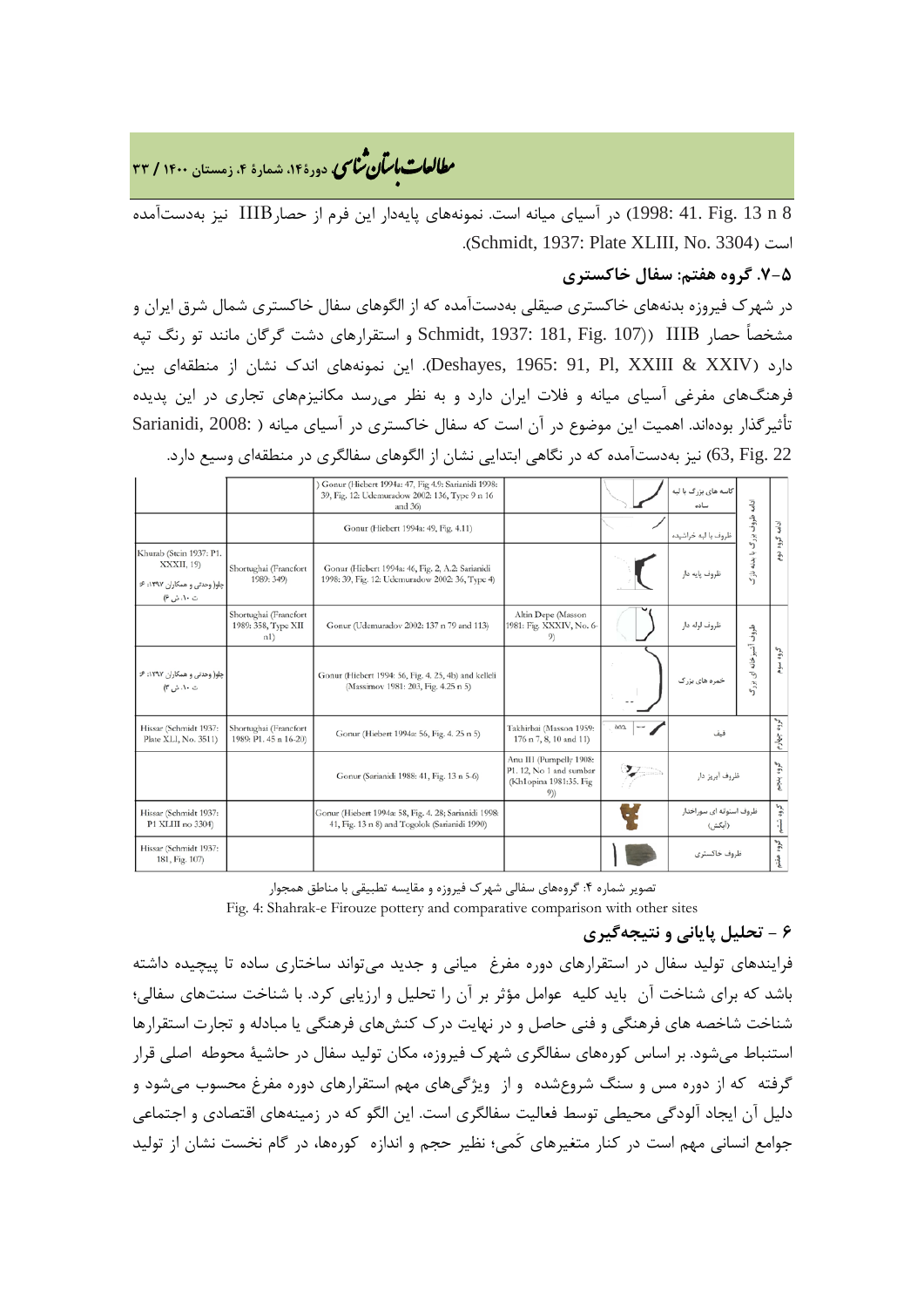بومی سفال دارد. گواه این فرضیه مطالعات میانرشتهاي با روش XRD بر روي سفال و معادن رس اطراف محوطه است که در کنار مطالعه ساختار زمین شناسی نیشابور نشان میدهد که اغلب سفالها در محل تولید شده و براي ساخت آنها از ماده اولیهاي به نام خاك نیشابوري استفادهشده است. شواهد نشان میدهد که فرآیند تولید سفال در شهرك فیروزه به نوعی تخصصگرایی محسوب شده و حالت درونی داشته است. در همین راستا نظام اقتصادي بیشتر جنبۀ درون-محوطهاي و منطقهاي داشته و مدرك قاطعی از نظام اقتصادي فرامنطقهاي به چشم نمیخورد. با گونهشناسی انجامشده مشخص شد که نمونههاي شهرك فیروزه در رویکردي مقایسهاي با سه منطقه آسیاي میانه شامل کپه داغ، بلخ و مرو و شرق ایران قابل قیاساند. با بررسی متغیرها مشخصشده که بیشترین همگونی شاخصه هاي سفالگري شهرك فیروزه با منطقه آسیاي میانه و بهویژه واحه مرو است. در واحه مرو استقرار گنجور بهعنوان محوطه کلیدي نشان میدهد که همگونی ویژهاي بین دو منطقه وجود داشته است. علاوه بر آن بخش کپه داغ و مرو نیز نشان از شباهتهاي سفالی دارند. حجم انبوه اطلاعات باستانشناختی از آسیاي میانه و در کنار آن حجم بسیار اندك پژوهشها در خراسان سبب این فرضیه میشود که سفالگري شهرك فیروزه تحت نفوذ آسیاي میانه بوده و به نوعی در تبیین شاخصه هاي آن نقشی کلیدي داشته است. این فرض تا به دست نیامدن مدارك قطعی قابل اثبات یا رد نیست. در همین راستا نویافتههاي محوطه چلو در خراسان شمالی نیز به کمک آمده و نشان میدهد که استقراهاي دیگري نیز با مشخصههاي سفالگري واحدي وجود دارند که بررسی دقیق آنها ابعاد ماجرا را روشنتر میکند. در شرق ایران نیز علاوه بر چلو، مدارك تپه حصار نیز نشان میدهد که پدیده سفال خاکستري صیقلی؛ بهعنوان یکی از ویژگیهاي مهم این منطقه در شهرك فیروزه شناساییشده که در کنار سایر فرمهاي قابل قیاس ارتباطات سفالگري را نشان میدهد هرچند که از نظر کمیت بسیار کم اند. در کنار محوطههای ذکرشده در بخش جنوبی شرق ایران محوطه خوراب و شهداد نیز قابل تأملاند هرچند پیشتر نمونههاي بهدستآمده، نمونههایی از فرهنگهاي سفالگري آسیاي میانه توصیف شدهاند. در دشت نیشابور؛ محوطه نیشابور P نشان میدهد که همگونیهاي وجود داشته که به نوعی میتواند نشاندهنده سبکهاي بومی باشد. به هر حال مطالعه نمونههاي سفالی شهرك فیروزه با رویکرد تطبیقی نشان میدهد گونههاي سفالی دوره مفرغ میانی و جدید از مهمترین دورههاي فرهنگی شهرك فیروزه محسوب شده و ممکن است بر تکوین آن فرهنگ بلخ-مرو بهعنوان مهمترین فرهنگ شناختهشده آسیاي میانه تأثیراتی داشته است. تقویتکننده فرضیه تشابهات سنتهاي سفالگري است و نشان از کنشهاي فرهنگی بین دشت نیشابور و فرهنگ بلخ-مرو دارد. در همین راستا اگر این گونه از ارتباط تأیید شود باید گفت که نیشابور دوره مفرغ بیش از نواحی داخلی ایران، با حوزه آسیاي میانه ارتباط و پیوند داشته است.

**منابع**

باصفا، حسن، علیرضا هژبري نوبري، حمید خطیب شهیدي، جواد نیستانی، (1393)، اثر هیدرولوژي بر فرایند شکلگیري استقرار پیش از تاریخ شهرک فیروزه در دشت نیشابور، *پژوهش های محیطزیست*، ۷۳ تا ۸۷.

باصفا، حسن، محمدصادق داوري، (1398)، پیوندهاي فرهنگی خراسان با جنوب شرق ایران و آسیاي میانه غربی در دورهي مفرغ جدید مطالعهی موردی: ظرف نقرهای محوطهی شهرک فیروزه نیشابور، *پژوهشهای باستان شناسی ایران*، ۷۹-۹۶.

باصفا، حسن، محمدصادق داوري (1399)، رهیافت باستان شناسی چشمانداز به منظور تبیین الگوي استقراري و فرهنگی حوضه کشف رود(دشت مشهد) از دوره نوسنگی تا مفرغ میانی، *پژوهه باستان سنجی*، ۶ (۲) :۱۵۵-۱۴۱.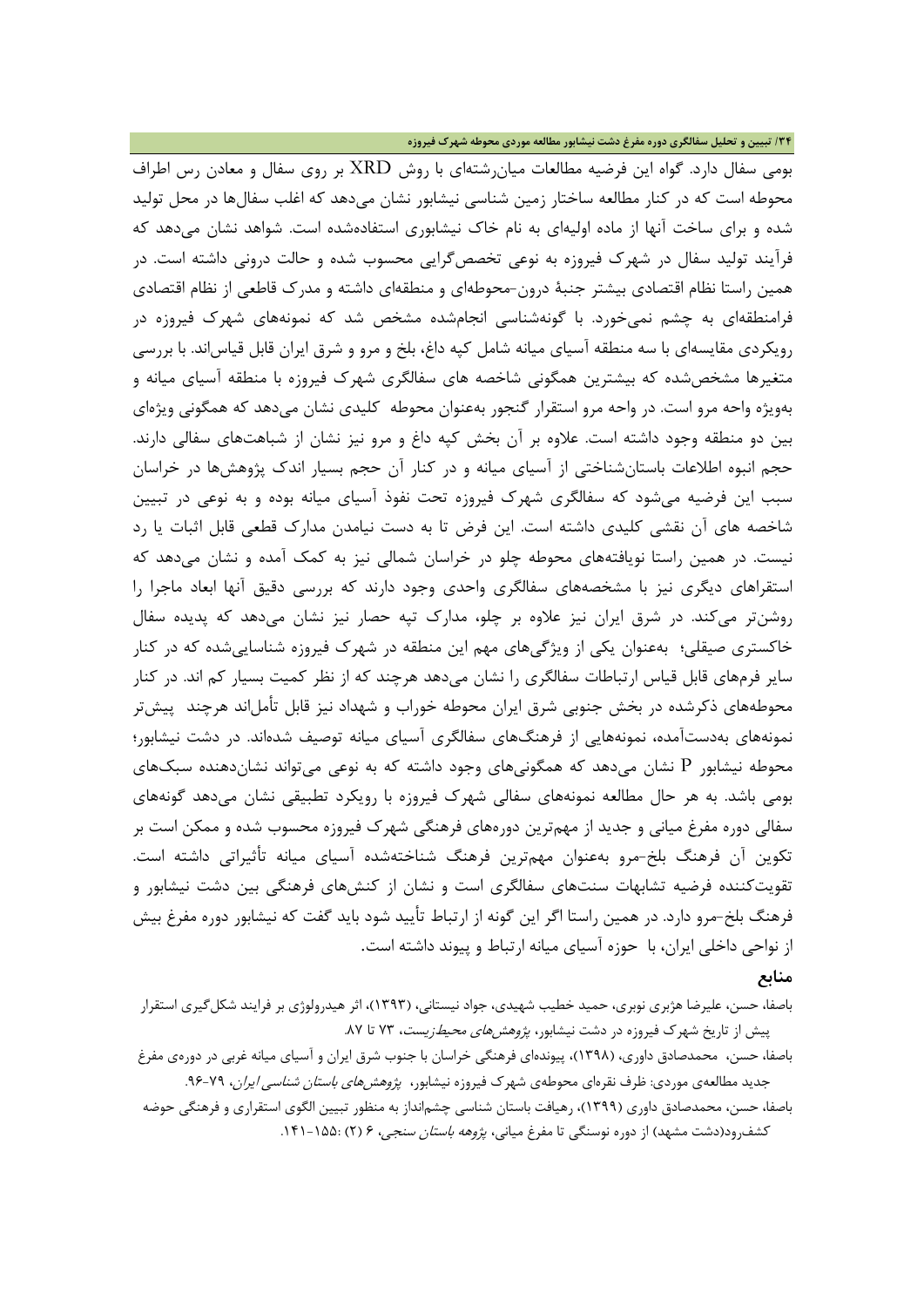**، دورة،14 شمارة ،4 زمستان <sup>1400</sup> / <sup>35</sup>** �نا� �طا ی �عات با�تان

باصفا، حسن، محمدصادق داوري، (1400)، درك مقدماتی تحولات و الگوي استقراري دوره مفرغ جدید حوضه کشفرود (دشت مشهد، پژو*هشهای باستان شناسی ایران، ۲*۵۵-۷۲.

- باصفا، حسن، و مهدیه رحمتی (۱۳۹۱)، گزارش مقدماتی کاوش باستانشناختی در محوطه شهرک فیروزه نیشابور، *مزدک نامه*، ۵،  $5577 - 517$
- طهماسبی زاوه، حامد و فرشید ایروانی قدیم، (1394)، تپه حصار دامغان و فرهنگ بلخی- مروي، پژوهشنامه خراسان بزرگ، 97  $.1.9$

عابدي، نادره، (١٣٨٢)، یادداشتی بر سازمان تولید و پراکنش سفال، *باستان پژوهشی،* ٢١-٣٢.

کریمیمنسوب، مهدي و یعقوب محمديفر، (1398)، بررسی و بازسازي تکنیکهاي پخت سفال خاکستري طی هزارة سوم تا اول قبل از میلاد در نواحی شرقی زاگرس مرکزي، مطالعات باستان شناسی پارسه، 3 (9) .58-39: مجیدزاده، یوسف، (1370)، باستانشناسی و سفال، باستان شناسی و تاریخ، .14-4

- وحدتی، علی اکبر، رافائل بیشونه، مارگارتا تنبرگ و مرجان مشکور، (1397)، کاوش در چلو: شواهدي از مجموعه باستانشناسی بلخی-مروی در دشت جاجرم، *باستان شناسی، ۱*۳-۱۲.
- Abedi, N., 2004. A note on the pottery organization of production and distribution, *Bastan Pazhohi*, 21-32[In Persian].
- Askarov, A.A. 1981. Southern Uzbekistan in the Second Millennium B.C, in KOHL P.L., *the Bronze Age Civilization of Central Asia Recent Soviet Discoveries*, New-York, M.E.Sharpe: 256-279.
- Basafa, H. 2012. *Preliminary Report of the first season of archaeological excavations in Shahrak Firuzeh, Neyshabur.[2009]*. Unpublished manuscript, Archive of Iran Cultural Heritage, Handcrafts and Tourism Organization[In Persian].
- Basafa, H., Agha-Aligol, D. & Masjedi Khak, P. 2021. Investigation of elemental composition of ancient metal objects found in Khorasan-e Razavi Province of Iran using micro-PIXE technique. *Archaeological and Anthropological Sciences*, 13: 1-14.
- Basafa H, Davari M S. 2020. Landscape Archaeological Approach to Explain the Settlement and Cultural Pattern of Kashfarud Basin (Mashhad Plain) from Neolithic to Middle Bronze, *Journal of Research Archaeometry*, 6 (2) :141-155[In Persian].
- Basafa, H., Hozhabre, A., Khatib, H., Neystani, J. 2015. Impact of Hydrology on the Formation Process of Shahrak Firoze Prehistoric Settlement in the Neyshabur Plain. *Environmental Researches*, 5(9), 73-78[In Persian].
- Basafa, H., Davari, M. 2019. Khorasan Intercultural Relations with the Southeast of Iran and Western Central Asia during the Bronze Age Case Study: The Silver Artifact of Shahrak Firouze in Neyshabour, *pazhoheshha-ye Bastan shenasi Iran*, 9(21), 79-96[In Persian].
- Basafa, H., Davari, M. 2021. Preliminary analysis of the developments and settlement pattern of Kashfarud Basin (Mashhad plain) in the Late Bronze Age, *pazhoheshha-ye Bastan shenasi Iran*, 11(30), 55-72[In Persian].
- Basafa, H., & Rahmati, M. 2012. Preliminary Report on the Excavation at Shahrak-e Firouzeh. *Neyshabur (Eds. J. Kianfar/P. Estakhri Mazdaknameh)*, 5, 613-523. (In Persian).
- Deshayes, J. 1965. Rapport preliminaire sur les troisieme et quatrieme campagnes de fouille a Tureng Tepe, *Iranica Antiqua*, Vol. V: 83- 92.
- Francfort, H.P. 2005. L`art De La Civilazation DE L`Oxus a l`age du Bronze (2300-1700)*, Et ses relations aves les regions voisines*, 102-127.
- Francfort, H. P. 1989. *Fouilles de Shortughaï: recherches sur l'Asie centrale protohistorique*, Diffusion de Boccard, Paris.
- Francfort, H. P. 2005. La civilisation de l'Oxus et les Indo-Iraniens et Indo-Aryens en Asie centrale, Aryas, *Ariens et Iraniens en Asie central*, 253-328.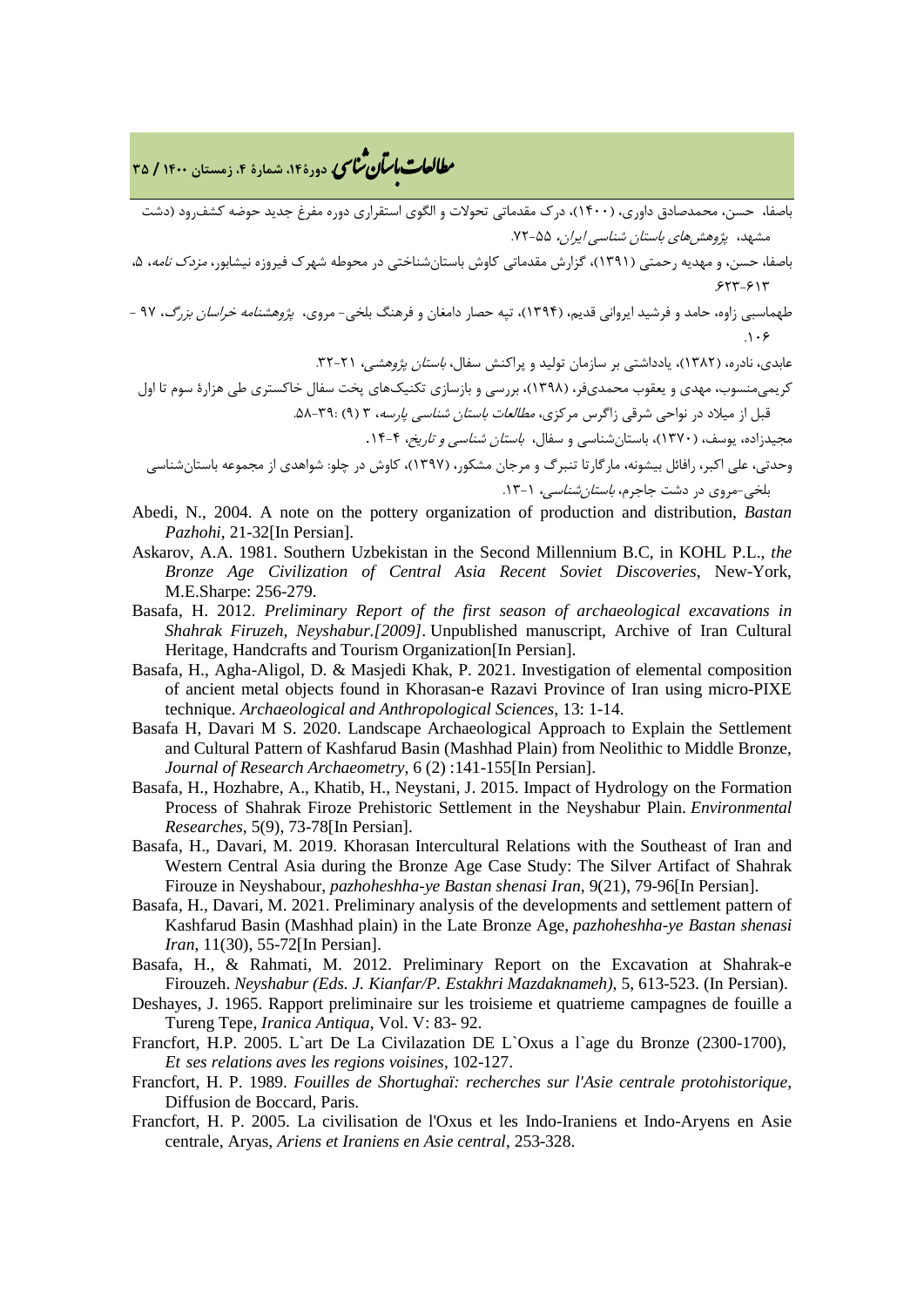**/36 تبیین و تحلیل سفالگري دوره مفرغ دشت نیشابور مطالعه موردي محوطه شهرك فیروزه**

- Hakemi, A. 1999. *Shahdad: Archaeological Excavations of a Bronze Age Center in Iran*, Rome, IsMEO.
- Hiebert, F.T. 1994. *Origins of the Bronze Age Oasis Civilization in Central Asia*, Harvard University Press.
- Hiebert, F. T. and Dyson, R. H. 2002. Prehistoric Nishapur and the frontier between Central Asia and Iran, *Iranica Antiqua*, 113-149.
- Hiebert and Lamberg-Karlovsky 1992. Central Asia and the Indo—Iranian Borderlands, *Iran*, Vol. XXX, 1-15.
- Karimi Mansoob, M, and Mohammadifar Y. 2019. Experimental Archaeology; Investigating and Reconstructing Gray Pottery Firing Techniques during the Third Millennium B.C. Until the First B.C. in the Eastern Regions of Central Zagros. *Parseh Journal of Archaeological Studies*, 3 (9):39-58[In Persian].
- Khlopina, I. N. 2002. *Bronze Age of South-West Turkmenistan*, Saint Petersburg.
- Kohl, P.L. 1984. *Central Asia: Paleolithic beginnings to the Iron age*, Paris, White Lotus.
- Madjidzadeh, Y. 1992. Pottery and Archaeologist, *Bastanshenasi va Tarikh*, 4-14[In Persian].
- Masimov, I.S. 1981. The Study of the Bronze Age sites in the Lower Murghab, in KOHL P.L., *The Bronze Age Civilization of Central Asia. Recent Soviet Discoveries*, New York, M.E. Sharpe: 194-220.
- Masson, V.M. 1959. *Drevnezemledel'cheskaja kul'tura Margiany*, M.I.A, vol.73, Moscou, Nauka.
- Masson, V. M. 1981. *Altyn-depe*, Leningrad, Nauka.
- Oudbashi, O., Mehofer, M., Basafa, H. et al. 2020. Arsenical copper and bronze metallurgy during Late Bronze Age of north-eastern Iran: evidences from Shahrak-e Firouzeh archaeological site. *Archaeological and Anthropological Sciences*, 12: 1-20.
- Pumpelly, R. 1908. *Xplorations in Turkestan; expedition of 1904: Prehistoric civilizations of Anan*. Vol. 1, Carnegie Institution (Washington).
- Rice, P. M., 1987. *Pottery Analysis: A source Book*, University of Chicago Press
- Rezaei, M. H, H. Basafa, 2018. The Production Process of Lithic in Late Bronze Age at Shahrake Firouzeh Site in Neyshabur, North East of Iran, *Ancient Asia*, 1-8.
- Rezaei, M. H, H, Basafa, 2019. The Impact of Geological Processes on the Location of Shahrake Firouzeh, a Prehistoric Site from NE Iran, *Ancient Asia*, 1-8.
- Rezaei, M. H, H, Basafa, P. M Khak, M. Azar, 2018. Study on Late Bronze Age Potteries of Shahrak-e Firouzeh, Neyshabur, Iran by XRD and XRF, *Interdisciplinaria archaeological*, 21-30.
- Sarianidi, V.I. 1998. *Margiana and Protozoroastrism*, Athènes.
- Sarianidi, V.I. 2002. *The Palace and Necropolis of Gonur*, in ROSSI-OSMIDA G., *Margiana Gonur-depe Necropolis*. 10 years of excavations by Ligabue Study and Research Centre, Padoue, Il Punto Edizioni: 16-49.
- Sarianidi, V.I. 2005. *Gonur depe*. City of Kings and Gods, Ashkhabad, Miras.
- Sarianidi, V.I. 2007. *Necropolis of Gonur*, Athens, Kapon Editions.
- Sarianidi, V.I. 2008. The Palace-Temple Complex of North Gonur, *Anthropology & Archaeology of Eurasia*, 47 (1): 8-35.
- Schmidt, E.F. 1937. *Excavations at Tepe Hissar (Damghan)*, Philadelphia, the University Museum.
- Shepard, A. O 1980. *Ceramics for the archaeologist*, Carnegie Institution of Washington, Washington.
- Stein, A. 1937. *Archaeological Reconnaissance in Northeastern India and Southeastern Iran*, London.
- Tahmasebi Zave, H., and F., Iravani Ghadim, 2016. Dāmḡān Tepe Hissar and Bactria-Margiana Culture, Journal *of Greater Khorasan*, 5(21), 106-97[In Persian].